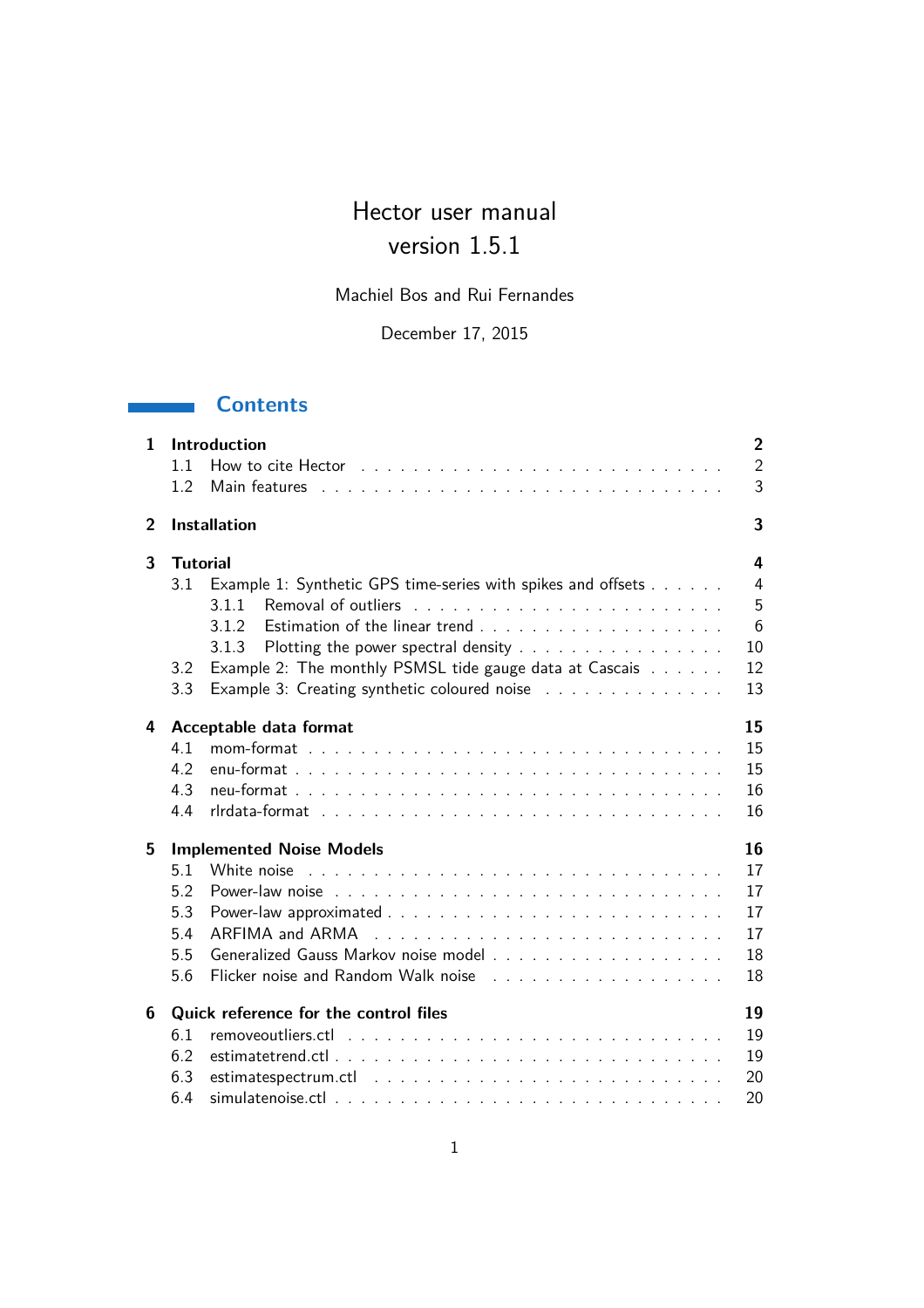| <b>Advanced Features</b>                                    | 21  |
|-------------------------------------------------------------|-----|
| 8 License and Copyright                                     | 21  |
| A History of changes made in the various versions of Hector | 22  |
|                                                             | 22  |
|                                                             | 23  |
|                                                             | -23 |
|                                                             | 24  |
|                                                             | 24  |
|                                                             |     |

## **1 Introduction**

Hector is a software package that can be used to estimate the linear trend (i.e. motion/velocity/rate) in time-series with temporal corelated noise. Trend estimation is a common task in geophysical research where one is interested in phenomena such as the increase in temperature, sea level or GNSS derived station position over time. It is well known that in most geophysical time-series the noise is correlated in time (Agnew, 1992; Beran, 1992) and this has a significant influence on the accuracy by which the linear trend can be estimated. Therefore, the use of a computer program such as Hector is advisable.

Hector assumes that the user knows what type of temporal correlated noise exists in the observations and estimates both the linear trend and the parameters of the chosen noise model using the Maximum Likelihood Estimation (MLE) method. Since for most observations the choice of noise model can be found from literature or by looking at the power spectral density, this is sufficient in most cases.

Instead of using Hector, one can also use the CATS software of Williams (2008) which is a good and popular choice. In fact, Hector was written from scratch in  $C_{++}$  with the objective to have a faster CATS. The reason is Hector is faster is that it accepts only stationary noise, with constant noise properties, and this allows the use of fast matrices operations. The obtained reduction in computation time is a factor of 10-100 compared to CATS, see Bos et al. (2013).

This manual starts in section 2 by explaining how to install Hector on your computer. In section 3 a tutorial on using Hector is presented using two examples of analysing synthetic GPS data with offsets and outliers and a real GPS data set. This is followed by sections 4 and 5 on acceptable data formats and implemented noise models respectively. Finally, a quick reference of the parameters in the control files are presented in 6.

#### **1.1 How to cite Hector**

If you find the Hector program useful, please cite it in your work as:

Bos, M. S., Fernandes, R. M. S., Williams, S. D. P., and Bastos, L. (2013). Fast Error Analysis of Continuous GNSS Observations with Missing Data.J. Geod., Vol. 87(4), 351–360, doi:10.1007/s00190-012-0605-0.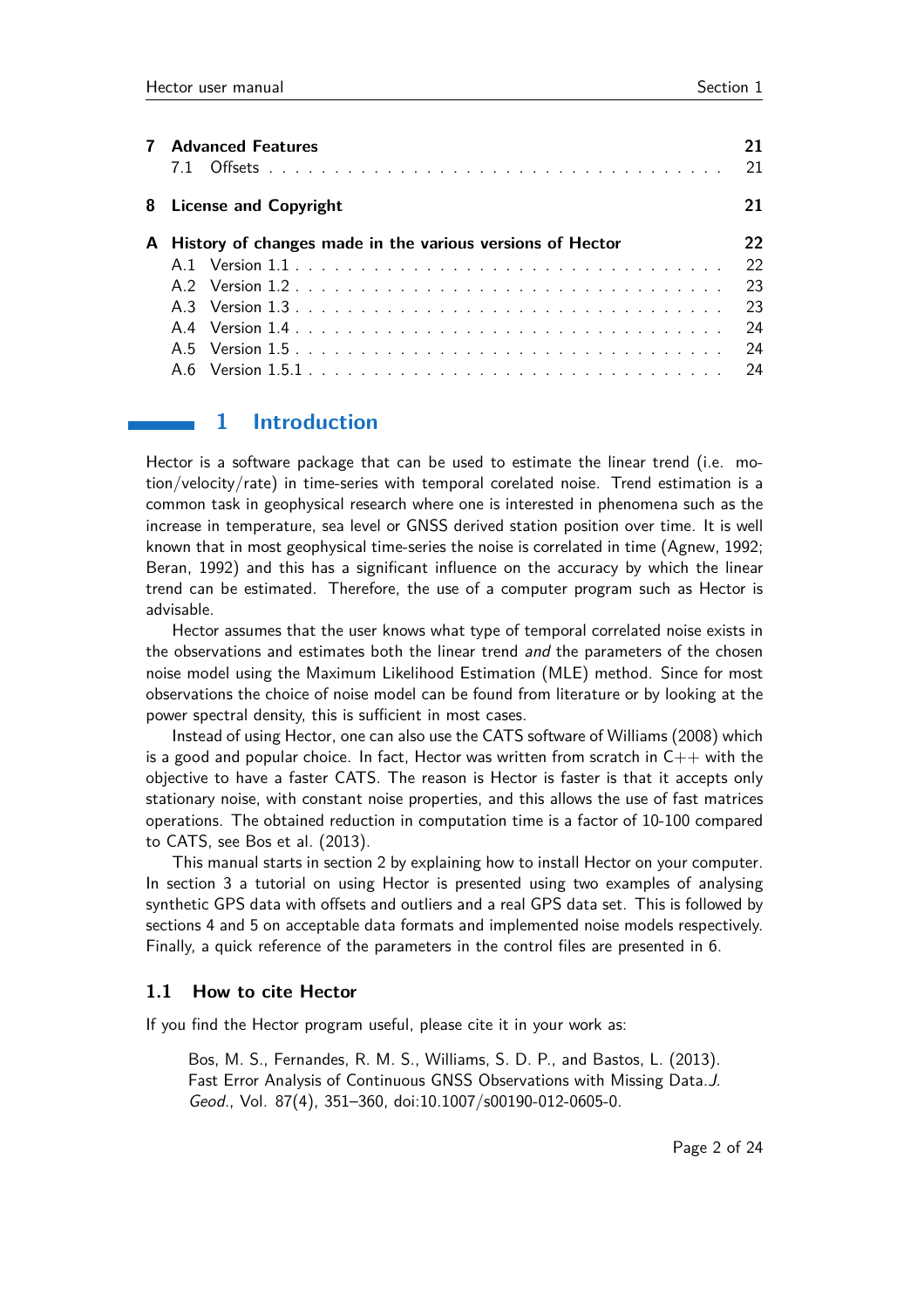| Name             | Description                                             |
|------------------|---------------------------------------------------------|
| estimatetrend    | Main program to estimate a linear trend.                |
| estimatespectrum | Program to estimate the power spectral density from the |
|                  | data or residuals using the Welch periodogram method.   |
| modelspectrum    | Given a noise model and values of the noise parame-     |
|                  | ters, this program computed the associated power spec-  |
|                  | tral density for given frequency range.                 |
| removeoutliers   | Program to find offsets and to remove outliers from the |
|                  | data.                                                   |
| simulatenoise    | Program to files with synthetic coloured noise.         |
| date2mjd         | Small program to convert calender date into Modified    |
|                  | Julian Date.                                            |
| mjd2date         | The inverse of date2MJD.                                |

Table 1: List of programs provided by the Hector software package.

### **1.2 Main features**

The main features of Hector are:

- 1. Correctly deals with missing data. No interpolation or zero padding of the data nor an approximation of the covariance matrix is required (as long the noise is, or has been made, stationary).
- 2. Allows yearly, half-yearly and other periodic signals to be included in the estimation process of the linear trend.
- 3. Allows the option to estimate offsets at given time epochs.
- 4. Includes power-law noise, ARFIMA, generalized Gauss-Markov and white noise models. Any combination of these models can be made.
- 5. Comes with programs to remove outliers, to make power spectral density plots and to create files with synthetic coloured noise.

## **2 Installation**

The hector software package is intended to be run on computers with Unix-like operating systems. For the previous versions of Hector special debian binary packages were created but these were, as far as we know, never used. Also the compilation of the source code was troublesome for most users because the library names keep on changing and they are slightly different on the various Linux distributions. For that reason, for the current version 1.5.1 we only provide the static binaries (64 bit), besides the source code, from the website: http://segal.ubi.pt/hector. It is advisable to put the binaries in the directory /usr/local/bin. If the binaries are put in another directory, then make sure it's added to the PATH variable in your shell environment. The list of programs provides is given in Table 1.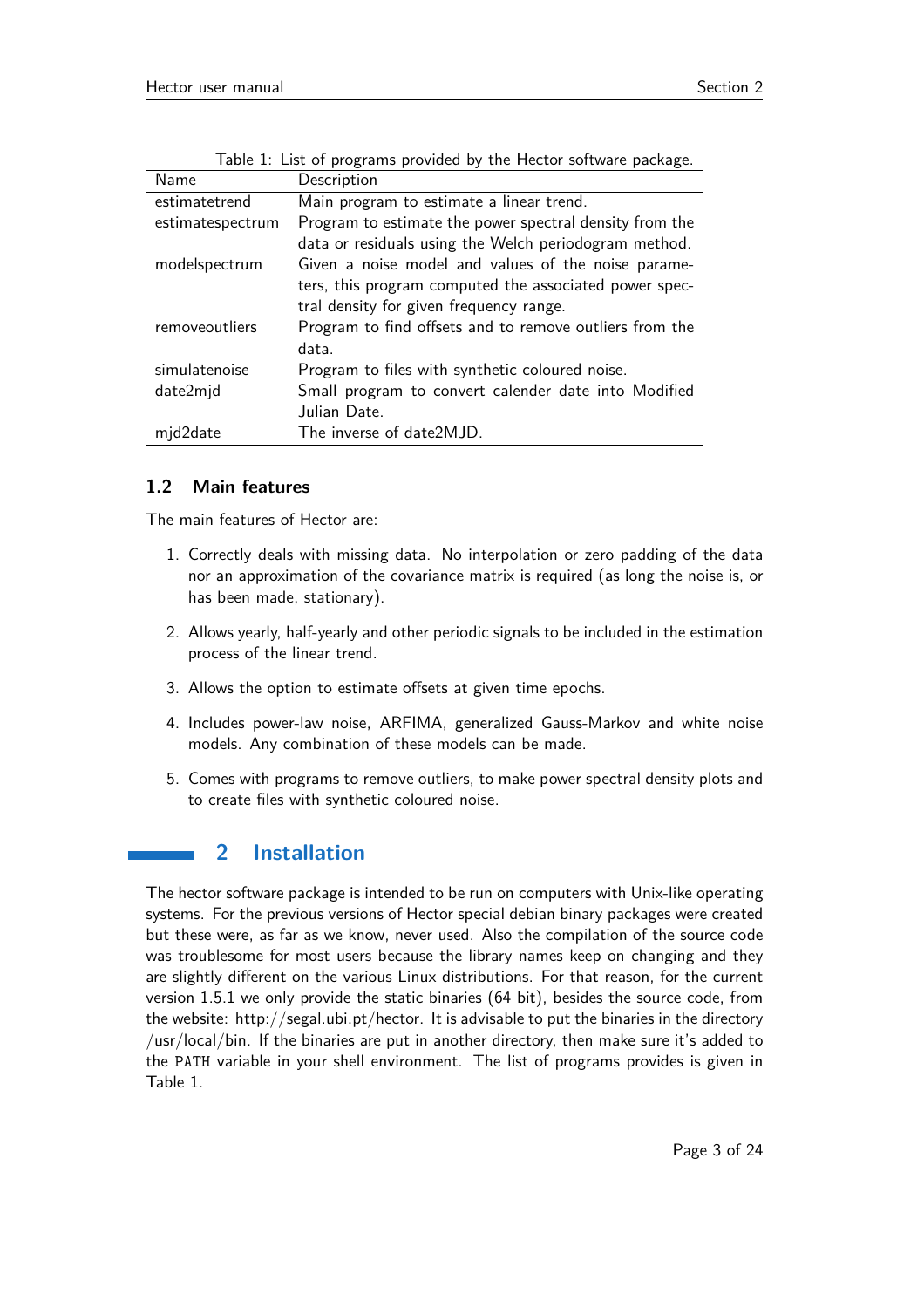To run the examples one also need the Tcl scripting language and the gnuplot plotting program. On an Ubuntu machine one can type:

sudo apt-get install pgplot tcl

### **3 Tutorial**

The directory with the examples that come with the Hector package can be copied into any directory you want. By going step by step through the analysis of some example data sets the working of Hector will be explained. First, we look at some synthetic GPS data.

#### **3.1 Example 1: Synthetic GPS time-series with spikes and offsets**

In the directory ex1 a data file called TEST.enu is stored which represents some fictional GPS position data set. The file extension 'enu' stands for East-North-Up and these three components are stored in the  $2^{nd}$ ,  $3^{rd}$  and  $4^{th}$  column respectively. The first column contains the Modified Julian Date (MJD) which is convenient format to make plots. You can use the programs date2mjd and date2mjd to convert between year/month/day/hour/minute/second and MJD values. These data are stored in a simple ASCII text file and can be inspected by any normal text editor. When doing so, one will detect some additional header lines:

- # sampling period 1.0 # offset 50284.0 0 # offset 50334.0 0
- # offset 50334.0 1
- # offset 50784.0 0
- # offset 51034.0 0

The first line just tells the program that the sampling period of the data is daily  $(T=1)$ day). Furthermore, there are offsets at the MJD epochs 50284, 50334, 50784 and 51034. The last 0 indicates that these only occur in the East component  $(0=Ex, 1=North,$  $2=Up$ ). If an offset occurs in more than one component, the header line for the offset is repeated such as is the case for MJD=50334. Hector cannot find the time of offset, these have to be provided by the user.

After these header lines the data are listed:

```
50084.0 -17.88951 -21.47271 -19.38038
50085.0 -16.88599 -20.40868 -18.27968
50086.0 -16.84916 -20.31029 -18.14525
...
```
As explained before, each row contains the time (MJD), East, North and Up component. The east component (column 2) can be plotted in gnuplot (type gnuplot on the command line first to start this plotting program) using the command:

plot 'TEST.enu' using ((\$1-51544)/365.25+2000):2 with lines

The time values are converted from MJD to years. The result is shown in Figure 1 where one can detect the offsets and the presence of outliers.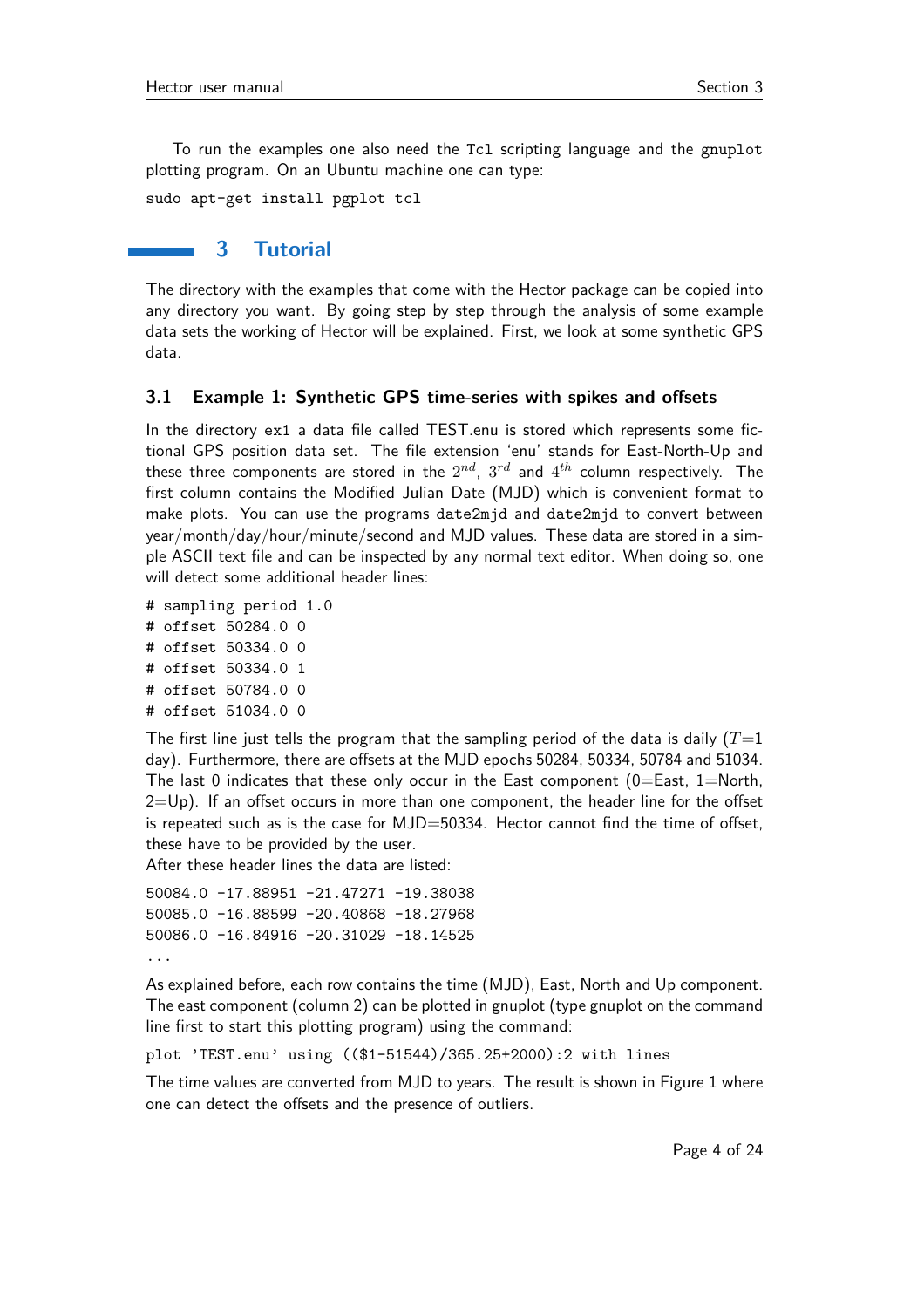

Figure 1: The raw data of the East component of TEST.enu.

#### **3.1.1 Removal of outliers**

To remove the outliers we need to run removeoutliers which requires a control file called removeoutliers.ctl. Hector uses various control files which are simple text files and the rows with the keywords can occur in any order. If Hector cannot find a keyword, then it will complain unless the keyword is optional. If the keyword optional and omitted then its default value will be used. Another control file can be specified on the command line. For example:

```
removeoutliers othercontrolfile.ctl
```
The contents of removeoutliers.ctl in the ex1 directory is:

| DataFile           | TEST.enu     |
|--------------------|--------------|
| DataDirectory      | $\cdot$ /    |
| OutputFile         | TEST_pre.mom |
| component          | East         |
| interpolate        | no           |
| seasonalsignal     | yes          |
| halfseasonalsignal | no           |
| estimateoffsets    | yes          |
| IQ_factor          | 3.0          |
| PhysicalUnit       | mm           |
| ScaleFactor        | 1.0          |

The first line gives the name of the DataFile with the raw data which is TEST.enu in our case. The second line gives the directory where this file can be found and the third live contains the required name of the file with the preprocessed data (outliers removed): TEST\_pre.mom. The output will always be in mom-format which stands for **M**JD, **O**bservations, **M**odel. The last column is optional and since removeoutliers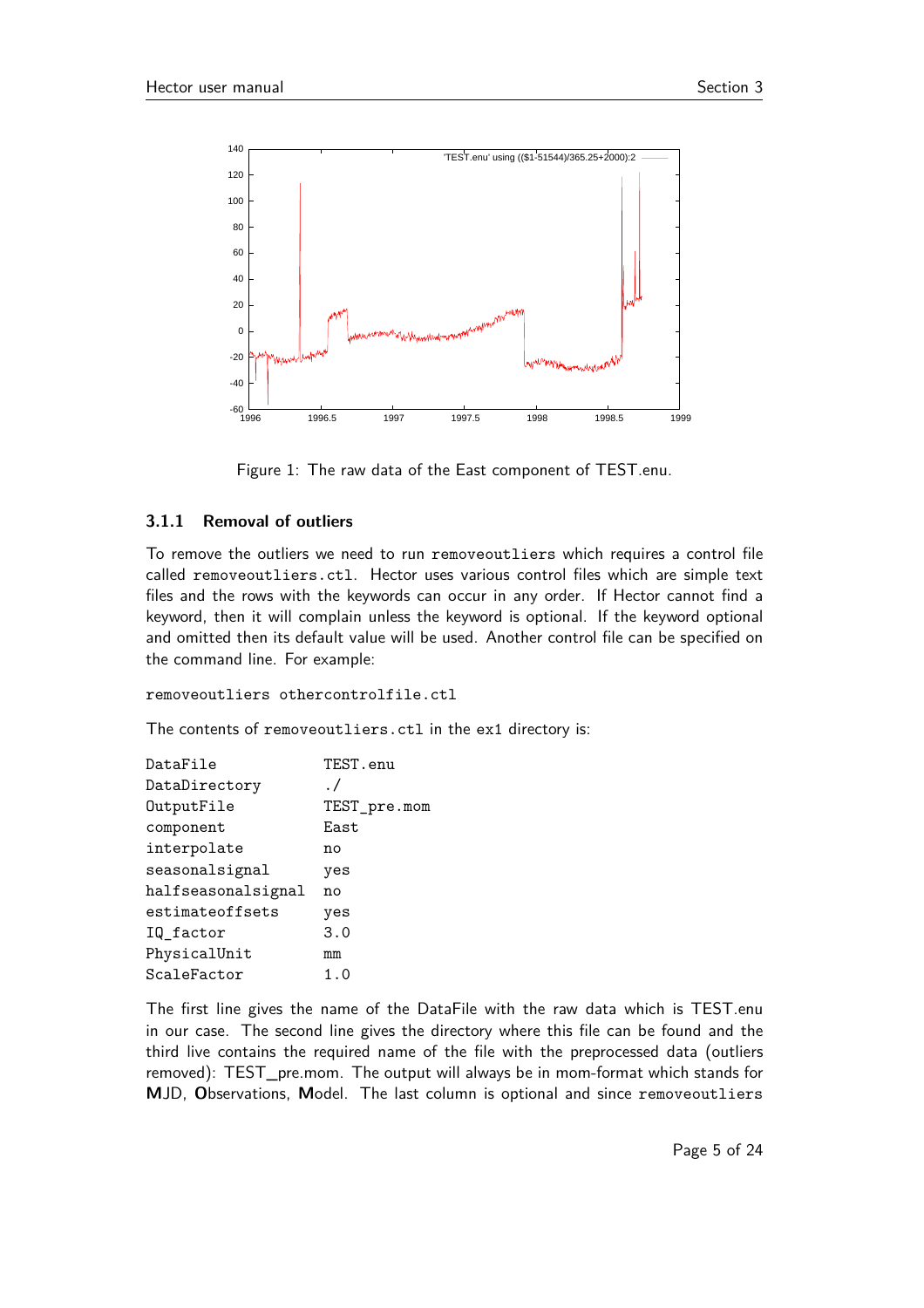

Figure 2: The raw and preprocessed data of the East component stored in TEST.enu and TEST\_pre.mom.

only replaces the raw observations with the preprocessed observations, no third column will be added. See section 4 for more details on the acceptable data format.

removeoutliers fits a linear trend to the raw data using ordinary least-squares and afterwards subtracts this linear trend from the observations to create residuals. These residuals are ordered by size and the interquartile range is computed (this is the value of the residual at 75% of the sorted array minus the value of the residual at 25% of the sorted array). Any residual with a value less than 3 times this interquartile range below or above the median is considered to be an outlier (Langbein and Bock, 2004). This factor of 3 is set by the keyword IQ factor and can be changed by the user.

In this control file one must also give the physical unit of the data. This information is not essential but reminds the user to think about the unit of the data and if some scaling is required. Such scaling is set by the keyword 'ScaleFactor' which is 1.0 in this case. This keyword is optional and if omitted then a default value of 1.0 will be assumed.

The linear trend is estimated assuming a white noise model and, as can be seen from the removeoutliers.ctl file, a seasonal (i.e. yearly) signal is also included in the estimation process. Offsets are also estimated. On the other hand, no half-seasonal signal is estimated nor any other periodic signal and the missing data are not interpolated. The keyword 'periodicsignals' is optional and can be omitted.

The results of removeoutliers, stored in TEST\_pre.mom, are shown in Figure 2 which have been generated with gnuplot using the command:

plot 'TEST.enu' using ((\$1-51544)/365.25+2000):2 with lines,\ 'TEST\_pre.mom' using ((\$1-51544)/365.25+2000):2 with lines

#### **3.1.2 Estimation of the linear trend**

Now that the outliers have been removed, we can estimate the linear trend. The parameters that control this analysis are by default given in the file estimatetrend.ctl.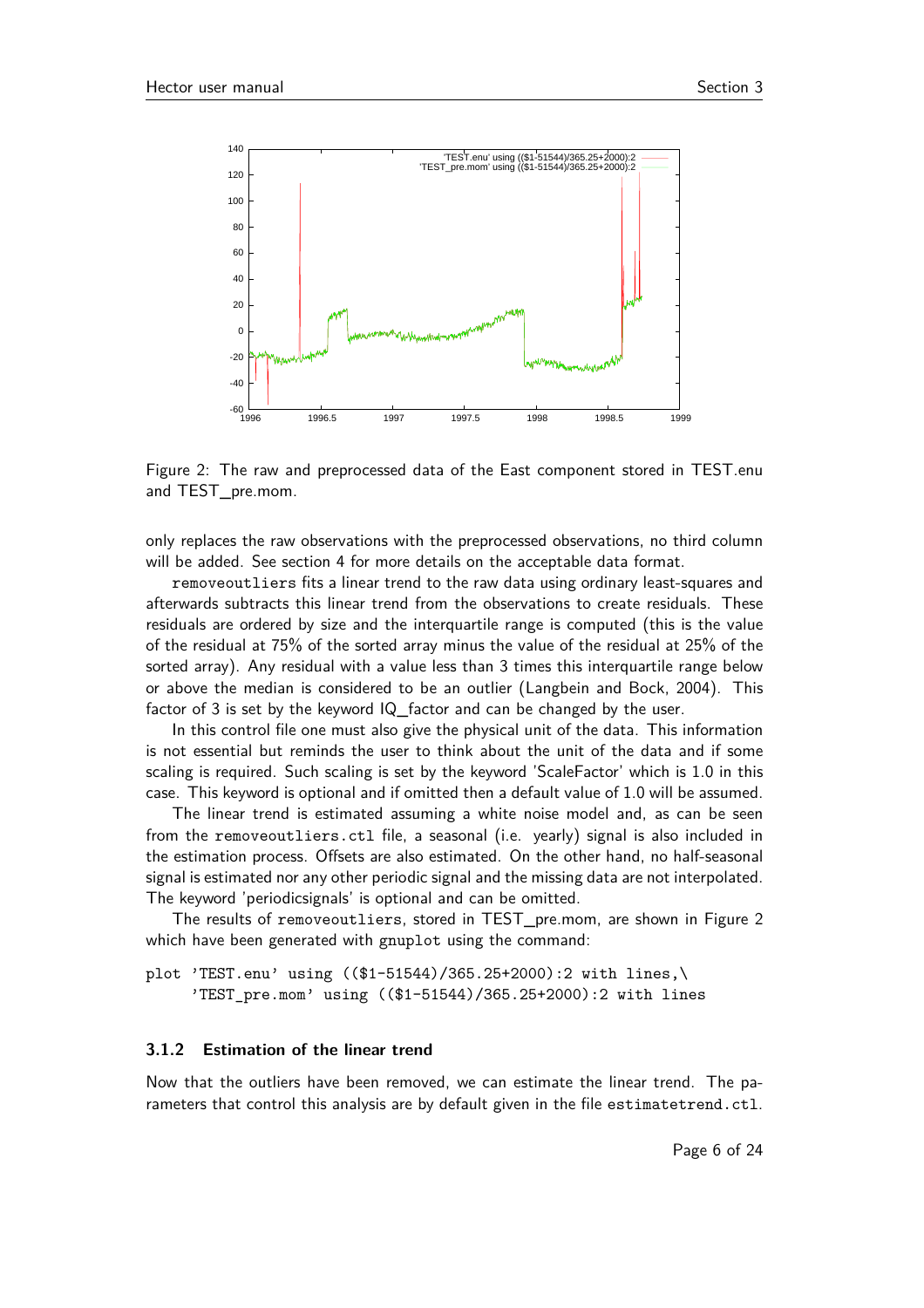As before, another name for the control file can be specified on the command line. The contents of estimatetrend.ctl is:

| DataFile           | TEST_pre.mom         |
|--------------------|----------------------|
| DataDirectory      | $\cdot$ /            |
| OutputFile         | TEST_out.mom         |
| interpolate        | no                   |
| seasonalsignal     | yes                  |
| halfseasonalsignal | n٥                   |
| estimateoffsets    | yes                  |
| NoiseModels        | PowerlawApprox White |
| LikelihoodMethod   | AmmarGrag            |
| PhysicalUnit       | mm                   |
| ScaleFactor        | 1.0                  |

Again, there is the keyword DataFile which should be given by the name of the input file which is TEST\_pre.mom in this case because we are now going to use the preprocessed observations. These preprocessed observations together with the estimated trend in the third column, are written to the file name given after the keyword OutputFile. As before, the data are not interpolated. However, a seasonal signal and offsets are estimated. The chosen noise models are a combination of power-law noise (appriximated) plus white noise. Alternatively we could have chosen from: ARMA, ARFIMA or GGM (Generalized Gauss Markov), FlickerGGM and RandomWalkGGM for the noise models. More information about them is given in section 5. Note that 'PowerlawApprox' should give very similar results as 'GGM' when you fix the GGM\_1mphim value, see section 5.

The chosen method for the Likelihood computation is 'AmmarGrag' which is explained in more detail in Bos et al. (2013). The keyword LikelihoodMethod is optional and can be omitted. If it is omitted, then the default method is 'AmmarGrag' is the percentage of missing data are less than 50% of the total observation period. Otherwise the Full Covariance matrix ('FullCov') method is used.

Note that if the ScaleFactor is not 1 in the file removeoutliers.ctl, then you probably want to set it to 1 in estimatetrend.ctl to avoid applying the scaling twice. Again, this keyword is optional and a default value of 1 is assumed when this keyword is not provided. The information of the offsets can be given in another file by using the keyword 'OffsetFile' and specifying the 'component' keyword, see section 7.

The program estimatetrend shows the following on the screen:

```
************************************
   estimatetrend, version 1.5.1
************************************
0) PowerlawApprox
1) White
generator type: mt19937
seed = 0first value = 4293858116
Data format: MJD, Observations, Model
Filename : ./TEST_pre.mom
```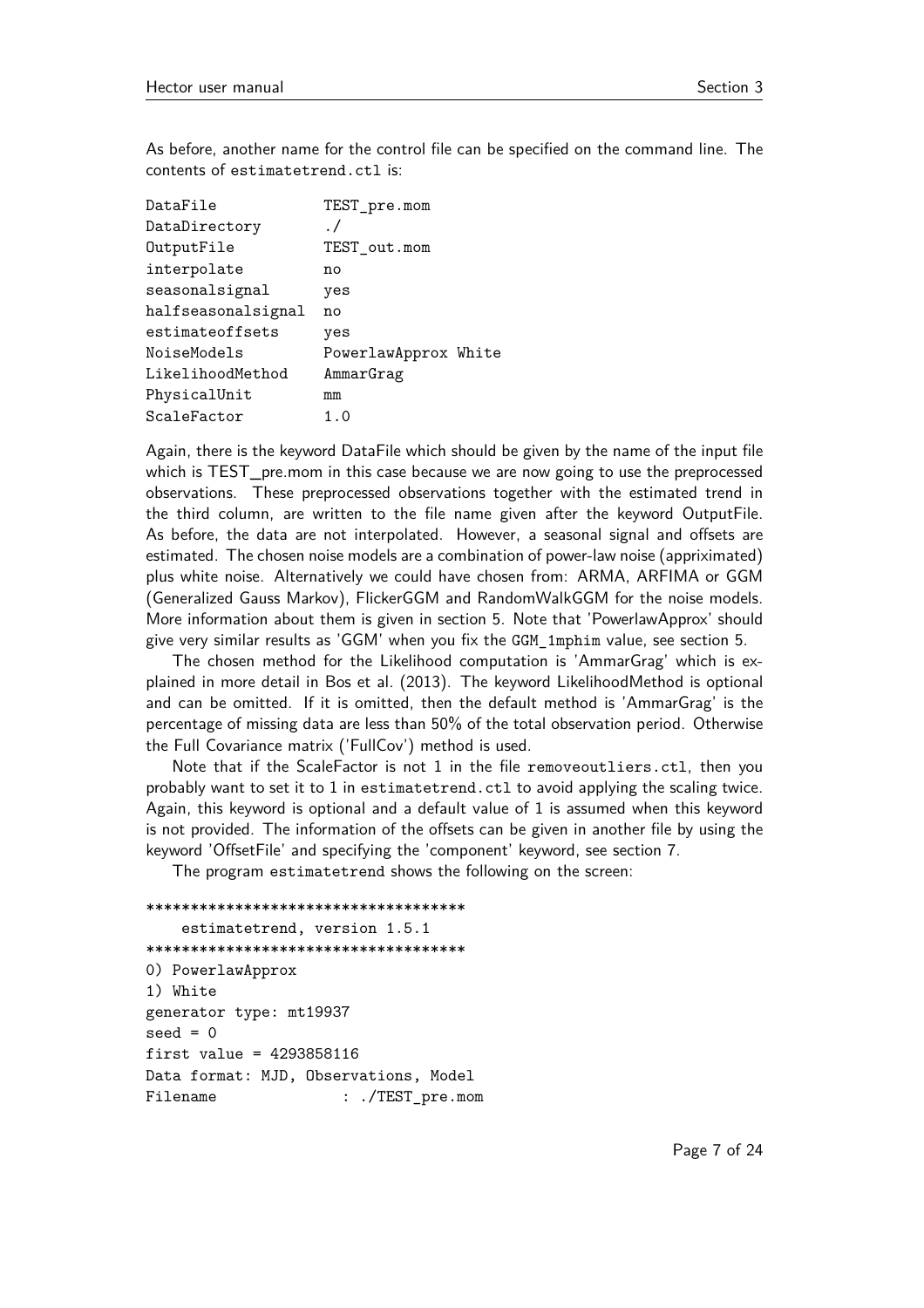```
Number of observations: 1000
Percentage of gaps : 10.7
----------------
 AmmarGrag
----------------
No quadratic term is included.
Number of CPU's used (threads) = 1
   1 0.55000 0.55000 f()= 1738.477356 size=0.265
...
   35 0.42454 0.41335 f()= 1724.688587 size=0.000
converged to minimum at
   36 0.42455 0.41337 f()= 1724.688587 size=0.000
Likelihood value
--------------------
min log(L)=-1724.689
AIC =3453.377
BIC =3462.966
PowerlawApprox:
fraction = 0.42455sigma = 3.55346 mm/yr<sup>\degree0.20669</sup>
d = 0.4134 +/- 0.1041
kappa = -0.8267 +/- 0.2082
White:
fraction = 0.57545sigma = 1.22192 mm
No noise parameters to show
STD of the innovation noise: 1.61078
bias : 0.872 +/- 0.966 mm (at 1997/5/15, 12:0:0.000)
trend: 16.440 +/- 0.724 mm/year
cos yearly : 4.097 +/- 0.294 mm
sin yearly : -3.927 +/- 0.298 mm
offset at 50284.0000 : 24.46 +/- 0.70 mm
offset at 50334.0000 : -24.65 +/- 0.77 mm
offset at 50784.0000 : -39.86 +/- 0.72 mm
offset at 51034.0000 : 38.53 +/- 0.74 mm
--> TEST_out.mom
Total computing time: 3.00000 sec
```
The first lines are self explanatory. The number of CPU's used is also shown to make sure that Multi-Threading on Multi-Core Processors is working. In this case only 1 CPU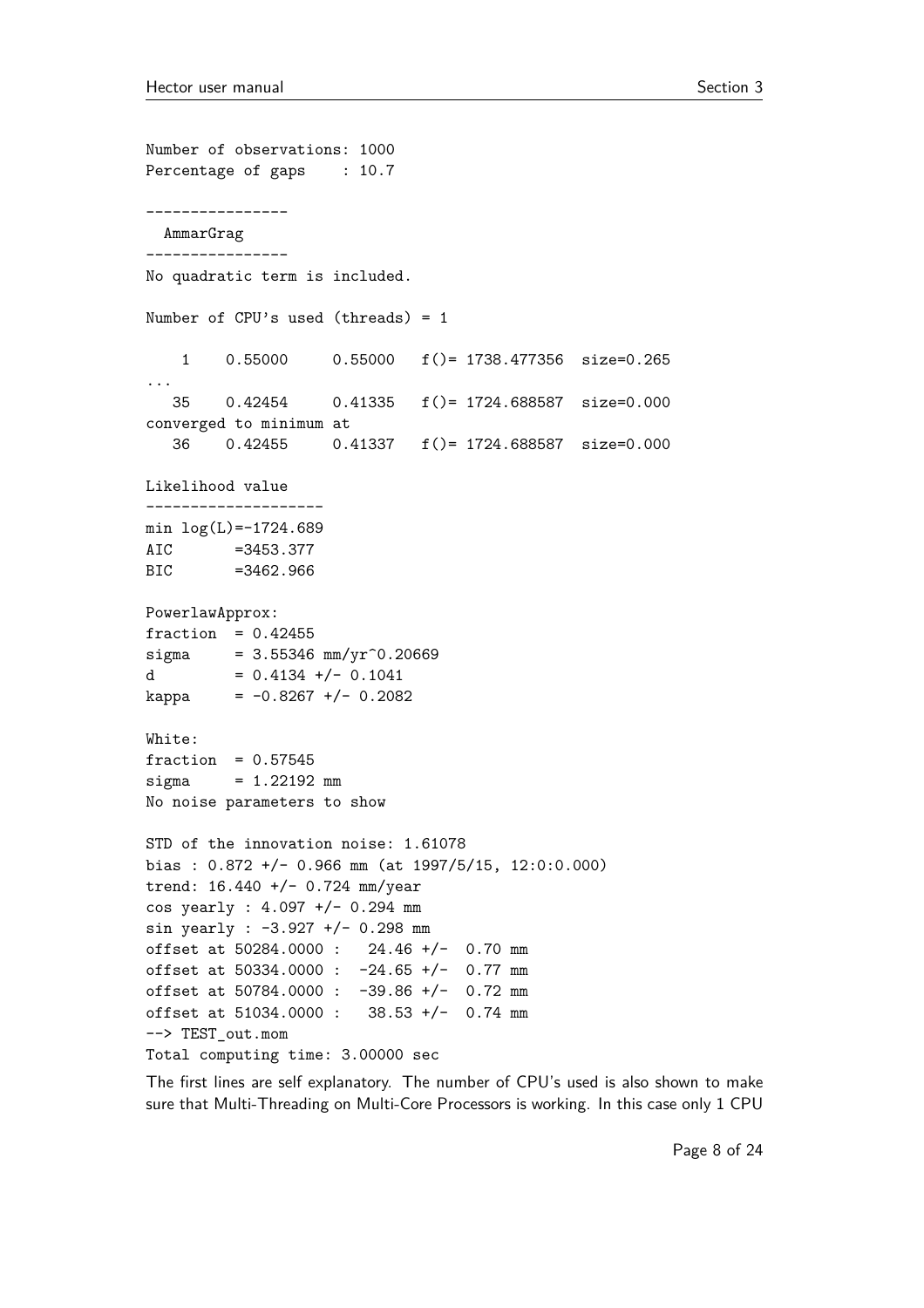is used. The next few lines show the minimization steps of the negative value of the natural logaritm of the likelihood (which is thus maximised!).

Nowadays the quality of the chosen noise models in describing the noise in the data is evaluated using the Akaike Information Criteria (AIC) and the Baysian Information Criteria (BIC). These values are shown below the value of the natural logarithm of the Likelihood value.

Since we are using white and power-law noise, two noise amplitudes need to be estimated. The parameter  $(\phi_1)$ , determines the distribution of white and power-law noise given as fractions, see section 5 for more details. I call the main driving noise the innovation noise which for this case has an standard deviation of 1.6108 mm. Taking note that parameter  $\phi$  determines the distribution of variances and that  $1 - 0.425 = 0.575$ , the standard deviation of the white noise is:

$$
\sigma_{wn} = \sqrt{0.575} \times 1.6108 = 1.222 \tag{1}
$$

In Hector the covariance matrix is not scaled by the factor  $\Delta T^{-\kappa/2}$ , where  $\Delta T$  is the sampling period in years (Williams, 2003). However, to facilitate comparison with amplitude values for power-law noise quoted in the literature, we divide the estimated amplitude by  $\Delta T^{-\kappa/4}$ :

$$
\sigma_{pl} = \frac{\sqrt{0.425} \times 1.6108}{(1/365.25)^{(0.25 \times 0.8267)}} = 3.553
$$
 (2)

The second noise parameter of the power-law noise is the spectral index *d* which is −1*/*2 times the more often used parameter *κ* in other papers on GPS time series. The values of *d* and *φ*<sup>1</sup> need to be determined using the numerical minimisation scheme and their values during each step (36 steps are needed before convergence has been reached) are shown in the output.

For white noise there is no additional parameter to estimate so, that is why there is this line "No noise parameters to show" in the output in the white noise section. More details on the noise models are given in section 5.

The rest of the lines show the estimated values of the model such as nominal bias (also known at intercept at  $t_0$  and which is equal to the estimated value at  $t_0$ ), linear trend and a seasonal signal. To get the most accurate estimate of the linear trend, the linear trend in the design matrix has a zero mean. To explain this better, assume that we have 5 observations. The design matrix **H** looks like:

$$
\mathbf{H} = \begin{pmatrix} 1 & -2 \\ 1 & -1 \\ 1 & 0 \\ 1 & 1 \\ 1 & 2 \end{pmatrix}
$$
 (3)

The first column will estimate the nominal bias, the second the linear trend. The two columns are orthogonal since  $H<sup>T</sup>H$  produces a diagonal matrix. Thus, the estimation of the nominal bias is not influenced by the estimation of the linear trend which is beneficial for the accuracy. It also means that the nominal bias corresponds to the value of the model at the time at row 3 (half of the time-series). hector notes this time.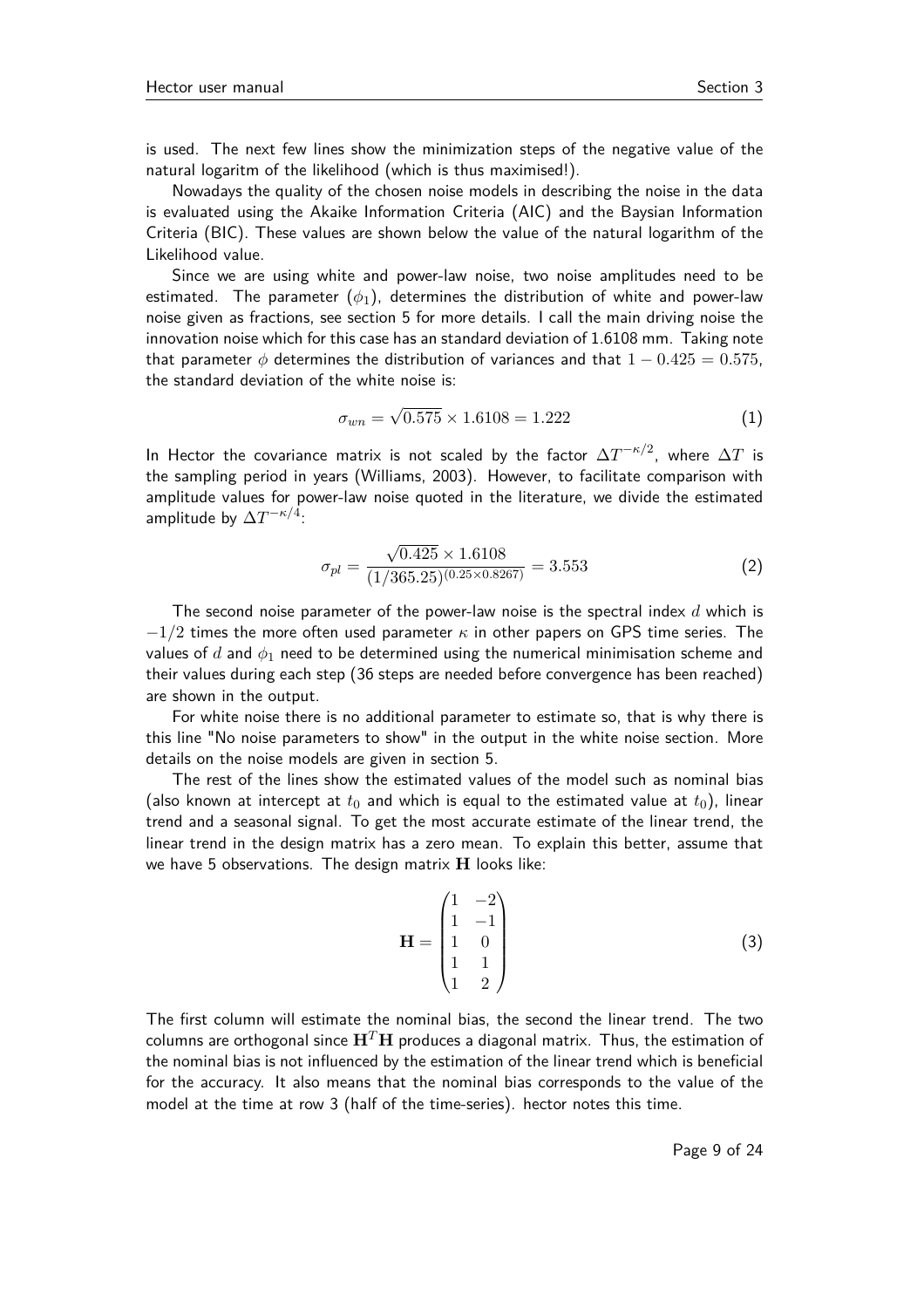

Figure 3: The raw, filtered data and the estimated model of the East component stored in TEST.enu and TEST out.mom.

If another reference epoch for the nominal bias is required, then this date can be provided after the keyword 'ReferenceEpoch', using year, month and day. For example, a reference epoch of 1 January 2008 is given by:

ReferenceEpoch 2008 1 1

Also shown in the output are the values of the estimated offsets. The results of estimatetrend, stored in TEST\_out.mom, are shown in Figure 3 which have been generated in gnuplot with the command:

```
plot 'TEST.enu' using (($1-51544)/365.25+2000):2 with lines,\
     'TEST_out.mom' using (($1-51544)/365.25+2000):2 with lines,\
     'TEST_out.mom' using (($1-51544)/365.25+2000):3 with lines
```
#### **3.1.3 Plotting the power spectral density**

We have used a power-law plus white noise model in our estimation process. To verify if this is correct, it is good to make a power spectral density (PSD) plot of the residuals (i.e. the difference between observations minus the estimated linear trend and additional offsets and periodic signals). This can be done using the program estimatespectrum which computes a Welch periodogram, stored in the file estimatespectrum, out. As usual, the behaviour of this program is controlled by the file estimatespectrum.ctl:

| DataFile      | TEST out.mom |
|---------------|--------------|
| DataDirectory | $\cdot$ /    |
| interpolate   | nο           |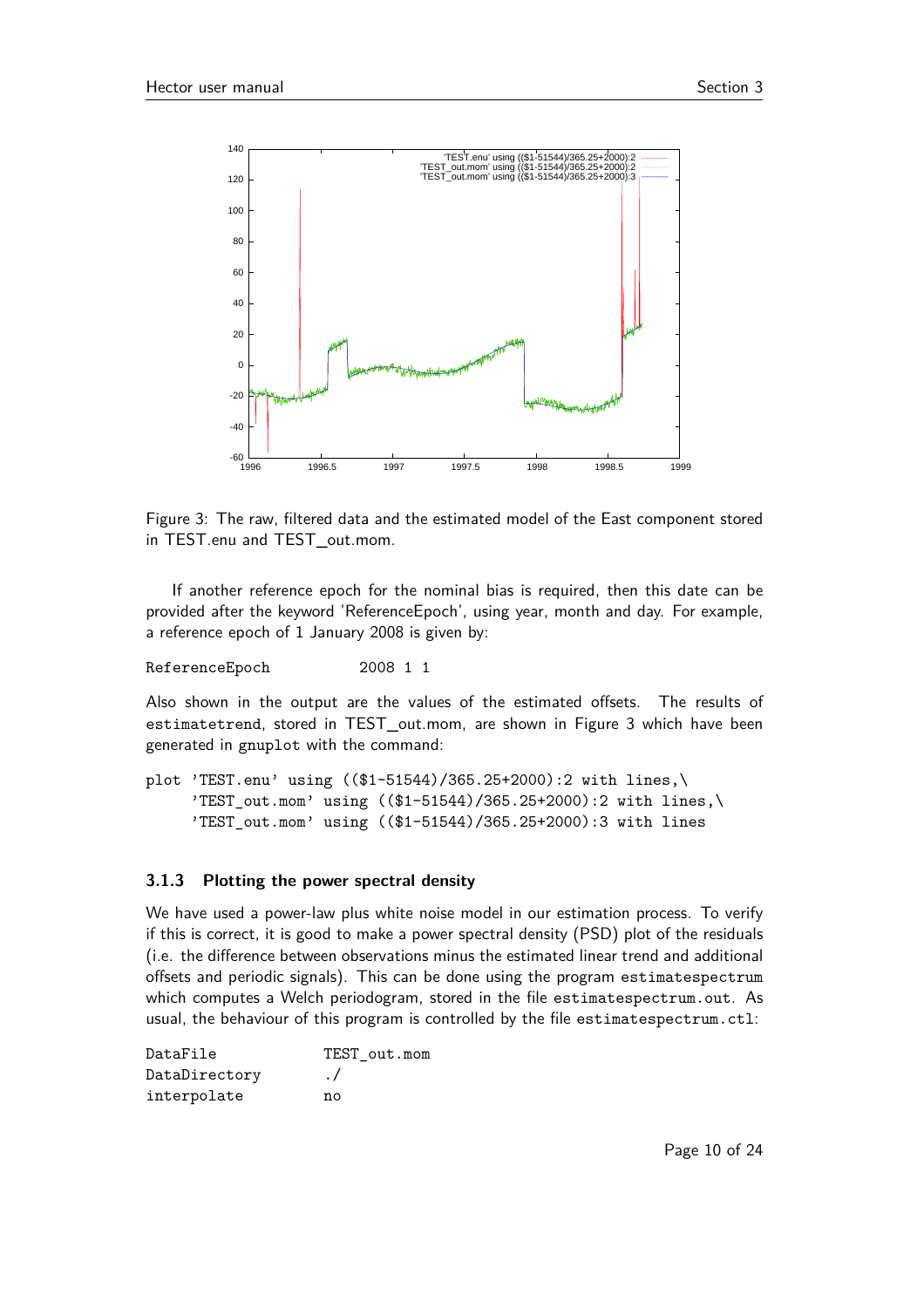| ScaleFactor    | 1.0    |
|----------------|--------|
| WindowFunction | Parzen |
| Fraction       | 0.1    |

The contents of estimatespectrum.out is shown in Figure 4. By default the timeseries is devided into 4 parts by estimatespectrum. Since 50% overlap is used, there are 7 segments in total and in this case the length of each segment is 250 data points. The first and last 10% of each segment (set by the keyword "Fraction") is smoothed to zero using a Parzen window function. The window function is set by the keyword "WindowFunction". Another choice is "Hann". If more segments are required, to get a better averaging of the periodograms but at the cost of a smaller frequency range, one can specify the number of divisions of the data on the command line. For example:

estimatespectrum 8

which will divided the time-series into 8 pieces, creating 15 segments due to the 50% overlap used. The area underneath the (one-sided) power spectral density plot should be equal to the variance of the time-series (Buttkus, 2000). This area underneath the PSD plot has been computed by simply assuming that each point represents a bar of width  $1/\Delta t$  and adding them all up. Next, it is important to note the begin and end value of the frequency range.

---------------------- EstimateSpectrum ----------------------

```
Data format: MJD, Observations, Model
Filename : ./TEST out.mom
Number of observations: 1000
Percentage of gaps : 10.7
Number of data points n : 1000
Number of data used N : 1000
Number of segments K : 7
Length of segments L : 250
Total variance in signal (time domain): 3.297
Total variance in signal (spectrum) : 3.123
freq0: 4.6296e-08
freq1: 5.7870e-06
```
The PSD of our estimated noise model can be computed using the program modelspectrum which has no control file and which saves its output in modelspectrum.out. However, note that it gets information on the required set of noise models from the file estimatetrend.ctl. Normally one makes a PSD after estimating the trend so this should not be an inconvenience. However, note that one should use the 'Powerlaw' noisemodel instead of the 'PowerlawApprox' model for making power spectrum plots. The user must manually enter the requested values for the noise parameters and provide the begin and end value of the frequency range. For our example, the input looks like: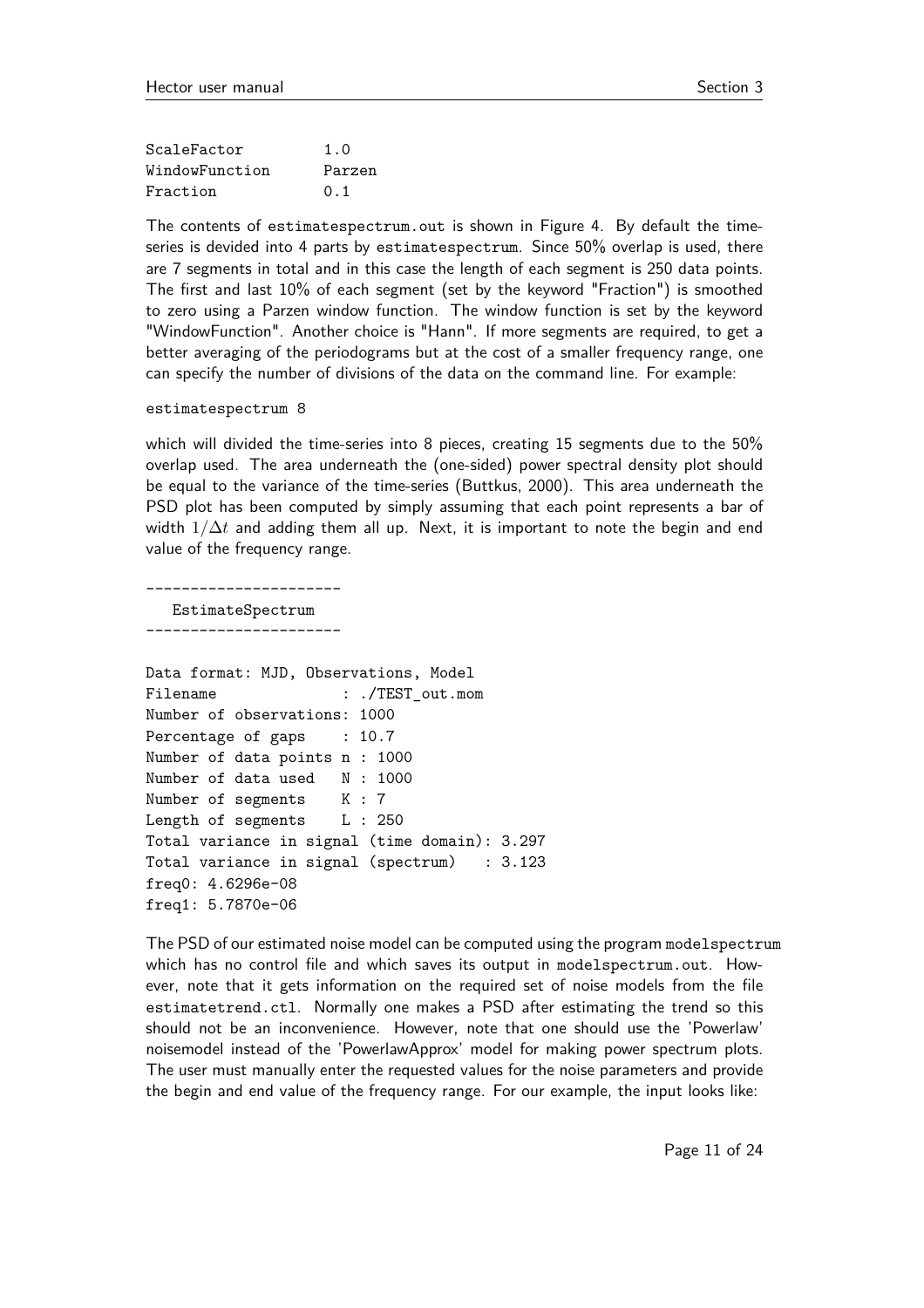

Figure 4: The PSD of the residuals and used noise model.

---------------

ModelSpectrum ---------------

```
Enter the standard deviation of the innovation noise: 1.6190
Enter the sampling period in hours: 24
Enter fraction for model Powerlaw: 0.490
Enter fraction for model White: 0.5103
```
Powerlaw: Enter value of fractional difference d:0.3831

White: 1) Linear or 2) logarithmic scaling of frequency?: 2 Enter freq0 and freq1: 4.6296e-08 5.7870e-06

The contents of estimatespectrum.out and modelspectrum.out are plotted in Figure 4.

## **3.2 Example 2: The monthly PSMSL tide gauge data at Cascais**

In the directory ex2 we have stored the monthly tide gauge data of Cascaise, downloaded from PSMSL (http://www.psmsl.org/data/obtaining/stations/52.php). This time-series has no outliers so we can directly estimate the linear trend. The control file estimatetrend.ctl is: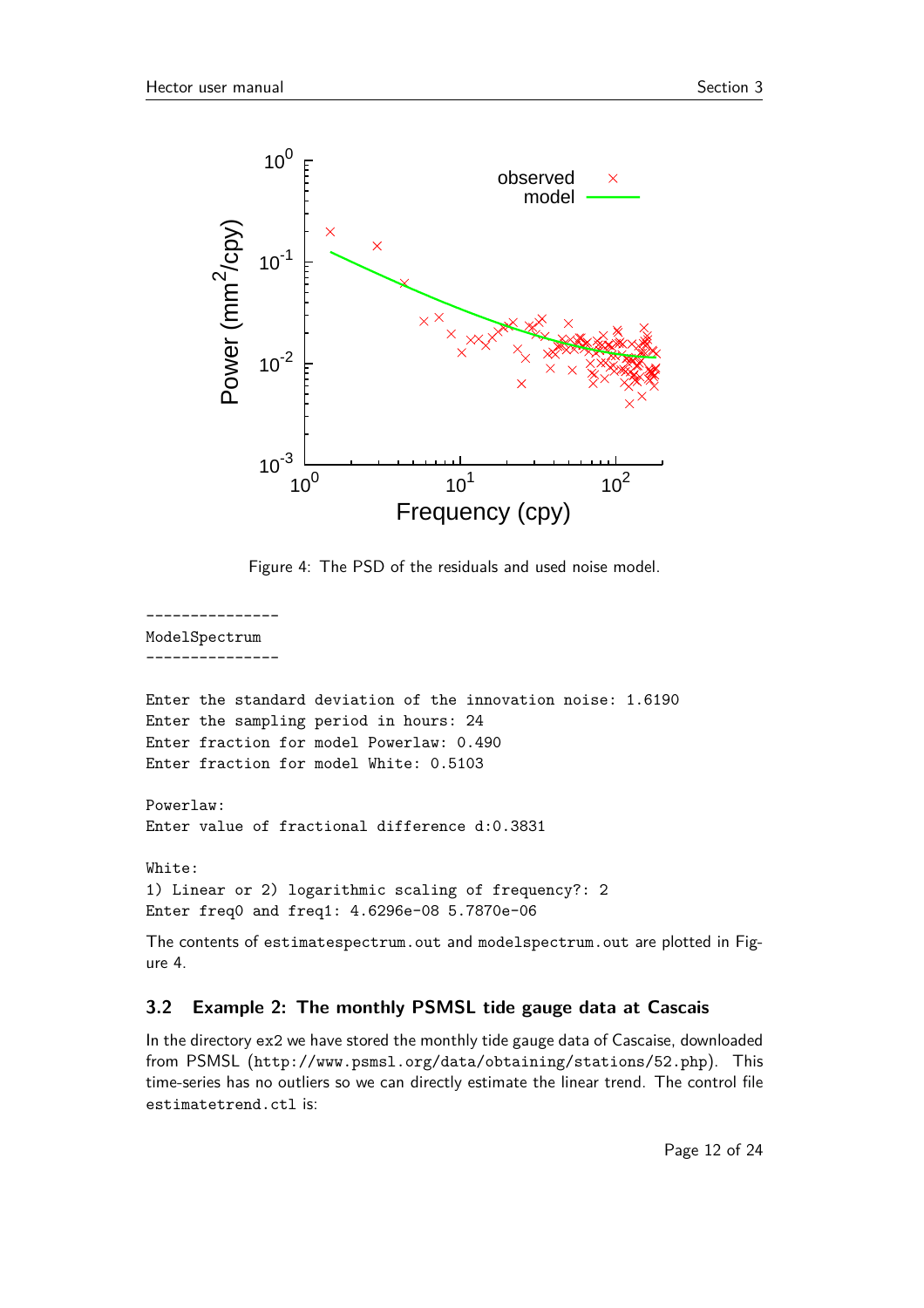| DataFile           | 52.rlrdata |
|--------------------|------------|
| DataDirectory      | . /        |
| OutputFile         | 52 out.mom |
| QuadraticTerm      | no         |
| interpolate        | no         |
| seasonalsignal     | yes        |
| halfseasonalsignal | yes        |
| estimateoffsets    | no         |
| NoiseModels        | ARMA       |
| PhysicalUnit       | mm         |
| $AR_p$             | 1.         |
| MA q               |            |
|                    |            |

Here we are using the ARMA noise model. To be precise, there is 1 AR coefficient (set by the AR\_p keyword) and 0 MA coefficients (set by the MA\_q keyword). Thus, we can shorten our notation of  $ARMA(1,0)$  to  $AR(1)$ . If we now run estimatetrend we obtain a linear trend of 1.270  $\pm$  0.075 mm/yr. If we now change the noise model to AR(5), ARFIMA with AR\_p=1 and MA\_q=0 and GGM we obtain trends of 1.277  $\pm$ 0.103, 1.253  $\pm$  0.175 and 1.259  $\pm$  0.201 mm/yr which all have lower BIC and AIC values than the AR(1) noise model. Using modelspectrum and estimatespectrum one can produce the power spectral density plot shown in Figure 5. Note that the sampling time in hours is 730.5 hours. Furthermore, since only one noise model is used each time, the fraction is always 1. The controlfile estimatespectrum.ctl is:

| DataFile        | 52 out.mom |
|-----------------|------------|
| DataDirectory   | $\cdot$ /  |
| interpolate     | nο         |
| firstdifference | nο         |

This provides us with the frequency range of 1.1317e-09 to 1.9013e-07 Hz which needs to be fed into modelspectrum.

In sea level research one is sometimes also interested in the acceleration. It is possible to estimate this by setting the optional keyword 'QuadraticTerm' to yes in estimatetrend.ctl. It's default value is no. If we do this, then we obtain, using the GGM noise model, an acceleration of 0.007  $\pm$  0.012 mm/yr<sup>2</sup>.

### **3.3 Example 3: Creating synthetic coloured noise**

In order to perform Monte Carlo simulations, one must create time-series with synthetic coloured noise. This task can be performed with the program simulatenoise. It is based on the method described by Kasdin (1995) where an impulse response, different for each noise model, is convoluted with a white noise time-series. The result is our desired synthetic noise time-series. As usual, the convolution is performed using FFT. There might be some spin-up effects because implicitly it is assumed that the noise is zero before the first observation. To migitate this problem, the keyword 'TimeNoiseStart' can have a large number, normally 1000 is enough, to specify the amount of extra points before the first observations need to be modelled, see also section 5.3.

In the directory ex3 the control file simulatenoise.ctl is given: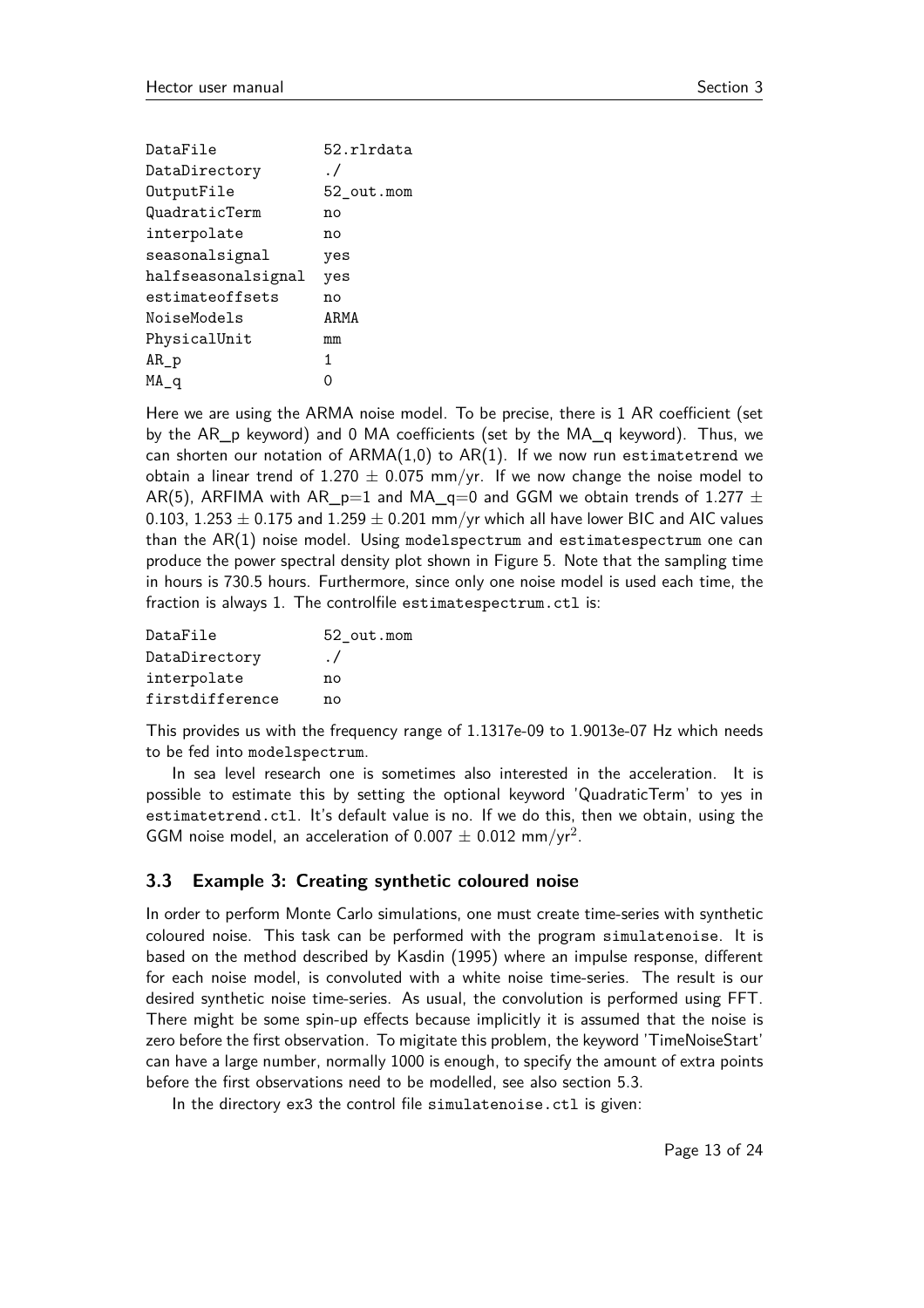

Figure 5: The power spectral density plot of tide gauge data at Cascais.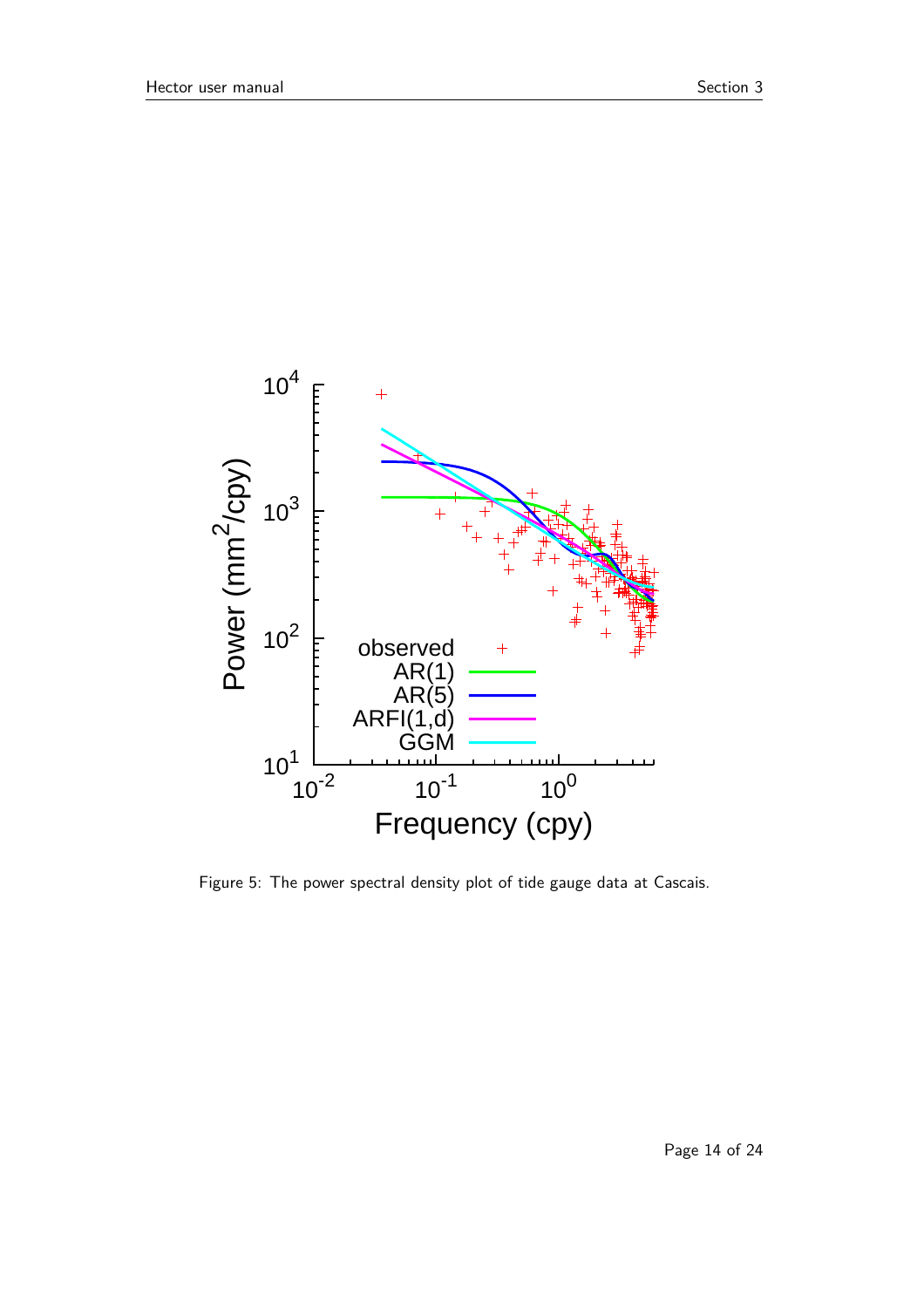| SimulationDir       |               |
|---------------------|---------------|
| SimulationLabel     | test_base     |
| NumberOfSimulations | 10            |
| NumberOfPoints      | 5000          |
| SamplingPeriod      | 1             |
| TimeNoiseStart      | 1000          |
| NoiseModels         | Flicker White |
| PhysicalUnit        | mm            |

Some of these keywords are new. For example, 'SimulationDir' specifies in which directory the created files should be stored. The keyword 'SimulationLabel' specifies the base name of those files. The next keyword tells hector how many simulation runs are required. The filenames will in this case be: test\_base0.mom, test\_base1.mom, *. . .*, test\_base9.mom.

The keyword 'NumberOfPoints' specifies the number of points in the the time-series and the keyord 'TimeNoiseStart' was already discussed above.

When simulatenoise is run, it will ask the user to manually enter the parameter values of the chosen noise model. In this case it will ask the values of *φ* and *d*.

## **4 Acceptable data format**

Hector can accept various data formats which are described in this section. All of the are plain ASCII files and the time should always be increasing and the time step should be constant. The data format is specified by the extension of the filename. For example, the file name TEST.enu has the extension 'enu'.

For the mom and enu-format, the sampling period in days can be specified in the header as follows:

```
# sampling period 1.0
```
If this information is missing, then hector tries to estimate the sampling period from the first few observations. The sampling periods it can detect automatically are: 0.5 hour, 1 hour, 1 day and 7 days. Note that this sampling period must always be given in days!

#### **4.1 mom-format**

This format expects 2 or 3 columns. The first column contains the time in MJD, the second the Observations. The third column is optional and should contain the estimated Model. Missing data are allowed.

#### **4.2 enu-format**

This format is similar to the mom-format but has four columns. The first column contains the time in MJD, the second to the fourth column contain the East, North and Up component. Missing data are allowed.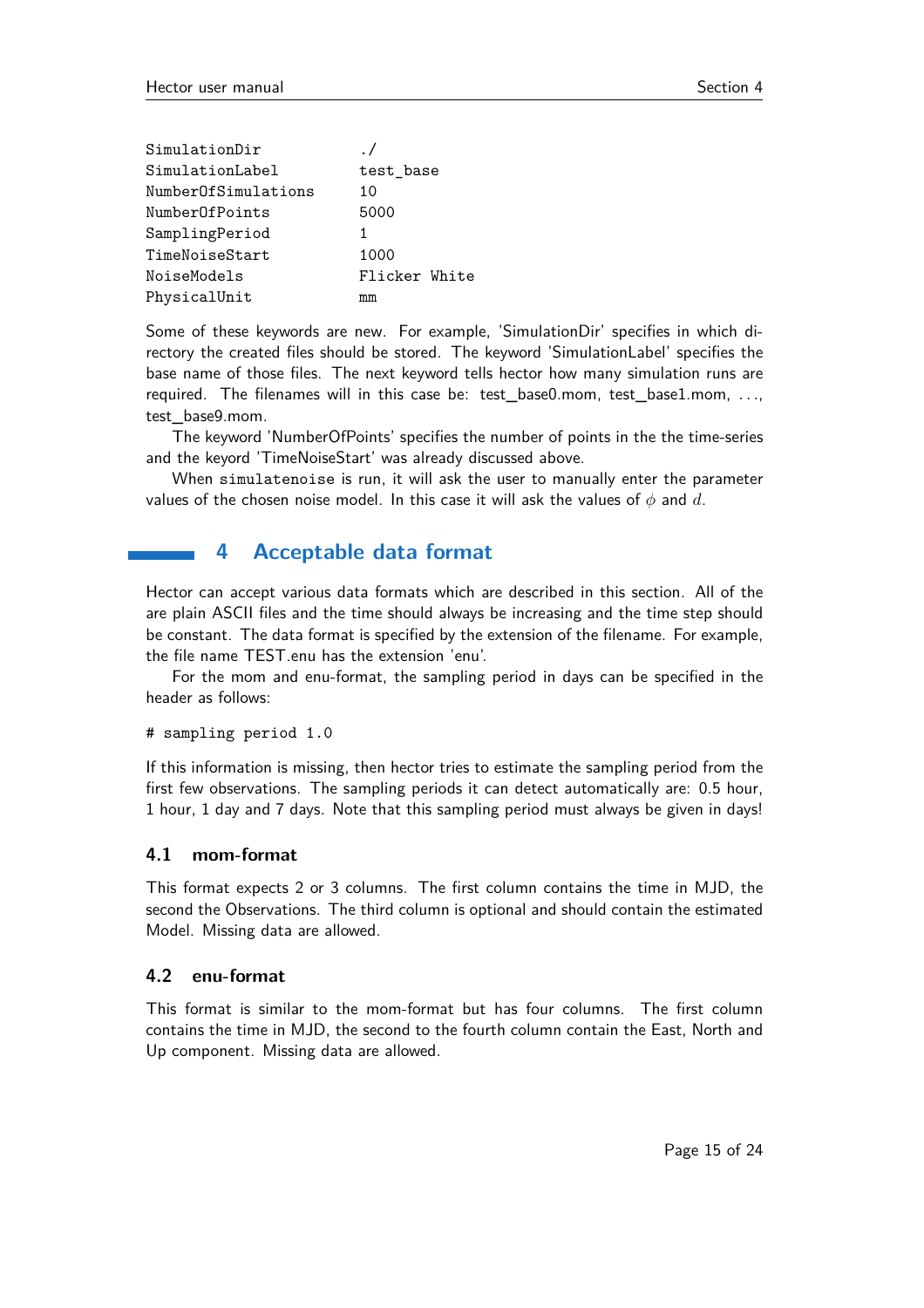#### **4.3 neu-format**

This format is used by SOPAC (http://sopac.ucsd.edu/) and accepted by the CATS software. The first column contains the time as year-fractions and columns two to four contain the North, East and Up component in metres. Missing data are allowed. The unit of these files is normally metres and it is convenient to convert these to millimetres using the keyword ScaleFactor in removeoutliers.ctl. The year-fractions are converted inside Hector to MJD using the formula:

$$
MJD = floor(365.25 * (T - 1970) + 40587 + 0.1) - 0.5
$$
\n(4)

This implies that only sampling periods which are an integer multiple of 1 day are acceptable. Hector can read the slightly different offset headers which are of the form, see the CATS manual (Williams, 2008):

```
# offset 2003.45479 7
```
Note however that if an external file with offset information is used, then the expected format is of the form day-month-year NaN NaN NaN. where the last three parameters stand for East, North and Up. NaN indicates that an offset needs to be estimated. A normal number such as 0, tells the program no offset needs to be estimated for that component.

#### **4.4 rlrdata-format**

Hector can read PSMSL's monthly data format, see http://www.psmsl.org/. To create an evenly spaced data set inside Hector, each month is assumed to take exactly 30.4375 days, equal to 730.5 hours.

## **5 Implemented Noise Models**

Hector can use various types of noise models and in addition, accepts various combinations of them with power-law plus white noise being the most popular for GPS time-series. Williams (2008) wrote the covariance matrix **C** of this particular combination as:

$$
\mathbf{C} = \sigma^2 \left( \cos^2 \phi \, \mathbf{I} + \sin^2 \phi \, \mathbf{E}(d) \right) \tag{5}
$$

where **I** is the unit matrix (equal to the covariance matrix for unit white noise) and **E** the covariance matrix for power-law noise which depends on the spectral index *d*. The distribution of the magnitudes of both noise models is controlled by the parameter *φ*. The total variance of the noise is set by  $\sigma^2$  (This is called the 'innovation' noise in the output). This has been generalized to:

$$
\mathbf{C} = \sigma^2 (\phi_1 \mathbf{E}_1 + (1 - \phi_1)\phi_2 \mathbf{E}_2 + (1 - \phi_1)(1 - \phi_2)\phi_3 \mathbf{E}_3 + ... (1 - \phi_1)(1 - \phi_2)... \phi_N \mathbf{E}_{N+1})
$$
(6)

for  $N+1$  noise models. All  $\phi$ -parameters vary between 0 and 1. As was noted in section 1, only stationary noise is accepted. This creates a Toeplitz covariance matrix and only the first column of the covariance matrix needs to be stored. This column vector will be denoted by *γ*.

Page 16 of 24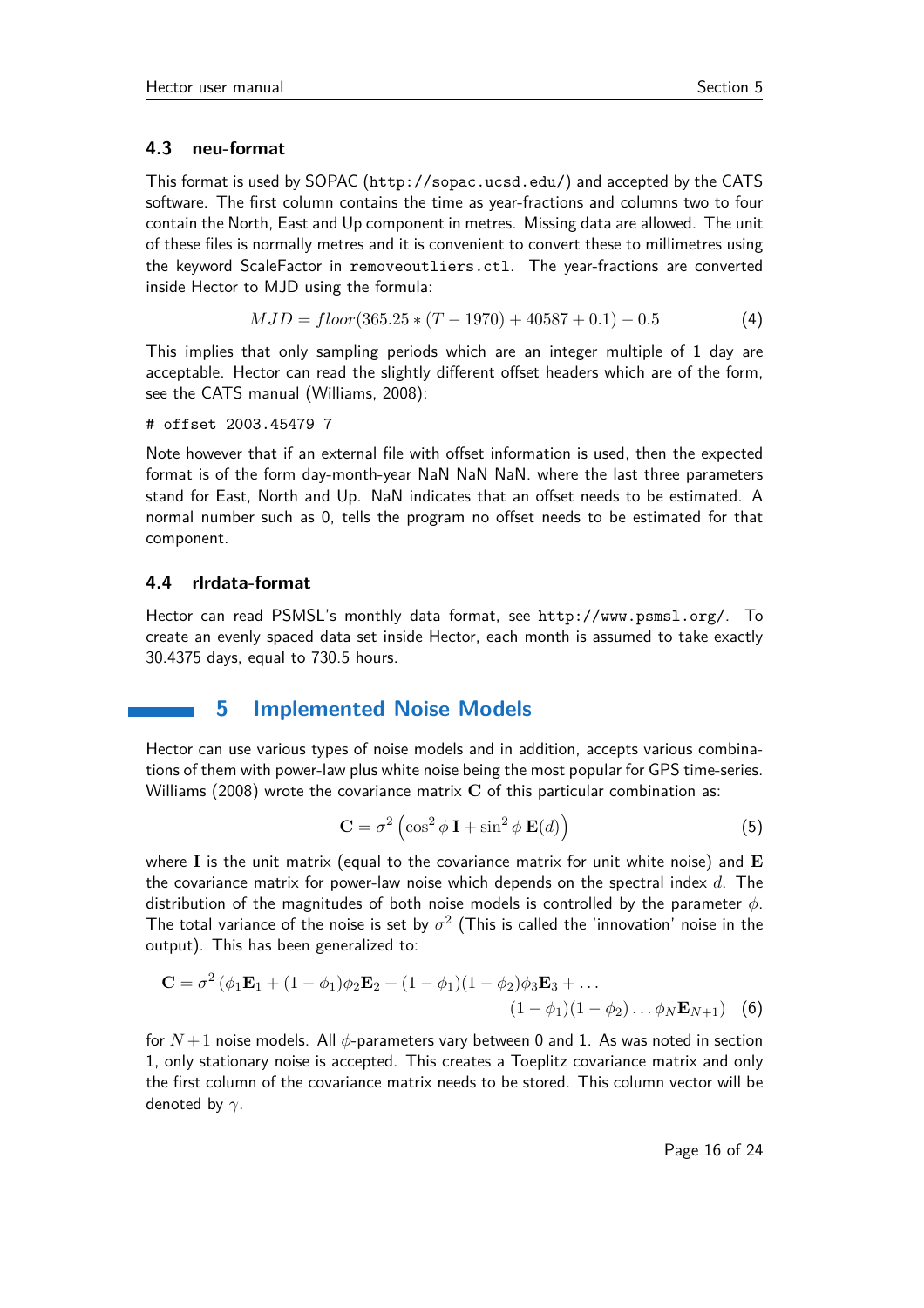#### **5.1 White noise**

For white noise the covariance matrix is just the unit matrix The first column of the covariance matrix **C**, with  $\sigma = 1$ , is:

$$
\gamma_i = 1 \qquad \qquad \text{for } i = 0 \tag{7}
$$

$$
i \neq 0 \tag{8}
$$

Its one-sided power spectrum density is:

$$
S(f) = 2\frac{1}{f_s} \tag{9}
$$

where *f<sup>s</sup>* is the sampling frequency in Hz. If you integrate this from zero frequency to the Nyquist frequency, you get the variance that is observed in the time-series, as it should be.

#### **5.2 Power-law noise**

For power-law noise the first column of the covariance matrix is:

$$
\gamma_i = \frac{\Gamma(d+i)\Gamma(1-2d)}{\Gamma(d)\Gamma(1+i-d)\Gamma(1-d)}\tag{10}
$$

Its one-sided power spectrum density, with  $\sigma = 1$ , is:

$$
S(f) = 2\frac{1}{f_s} \frac{1}{(2\sin(\pi f/f_s))^{2d}}
$$
\n(11)

The power-law noise model is stationary up to  $d=0.5$ . For GNSS time series which have a *d* value close to 0.5 it is therefore, advisable to use PowerlawApprox or GGM with GGM\_1mphi fixed to be extend the range of possible *d* values to above 0.5.

When the simulatenoise program is used one can specify 'Flicker' and 'RandomWalk' noise models because the limitation to stationary models does not apply.

#### **5.3 Power-law approximated**

Bos et al. (2013) introduced a Toeplitz approximation for power-law noise which can be chosen using the label "PowerlawApprox" after the keyword Noisemodels. In addition, one must specify the number of days before the start of the observation when the noise is assumed to have started after the keyword "TimeNoiseStart". A value of 1000 is a good first guess. Note that nowadays we prefer to use the Generalized Gauss Markov noise model with *φ* close to 1. This also approximates power-law noise and even works for random walk.

#### **5.4 ARFIMA and ARMA**

The definition of the ARFIMA noise model is Sowell (1992):

$$
\Phi(L)(1-L)^{d}z_t = \Theta(L)\epsilon_t
$$
\n(12)

Page 17 of 24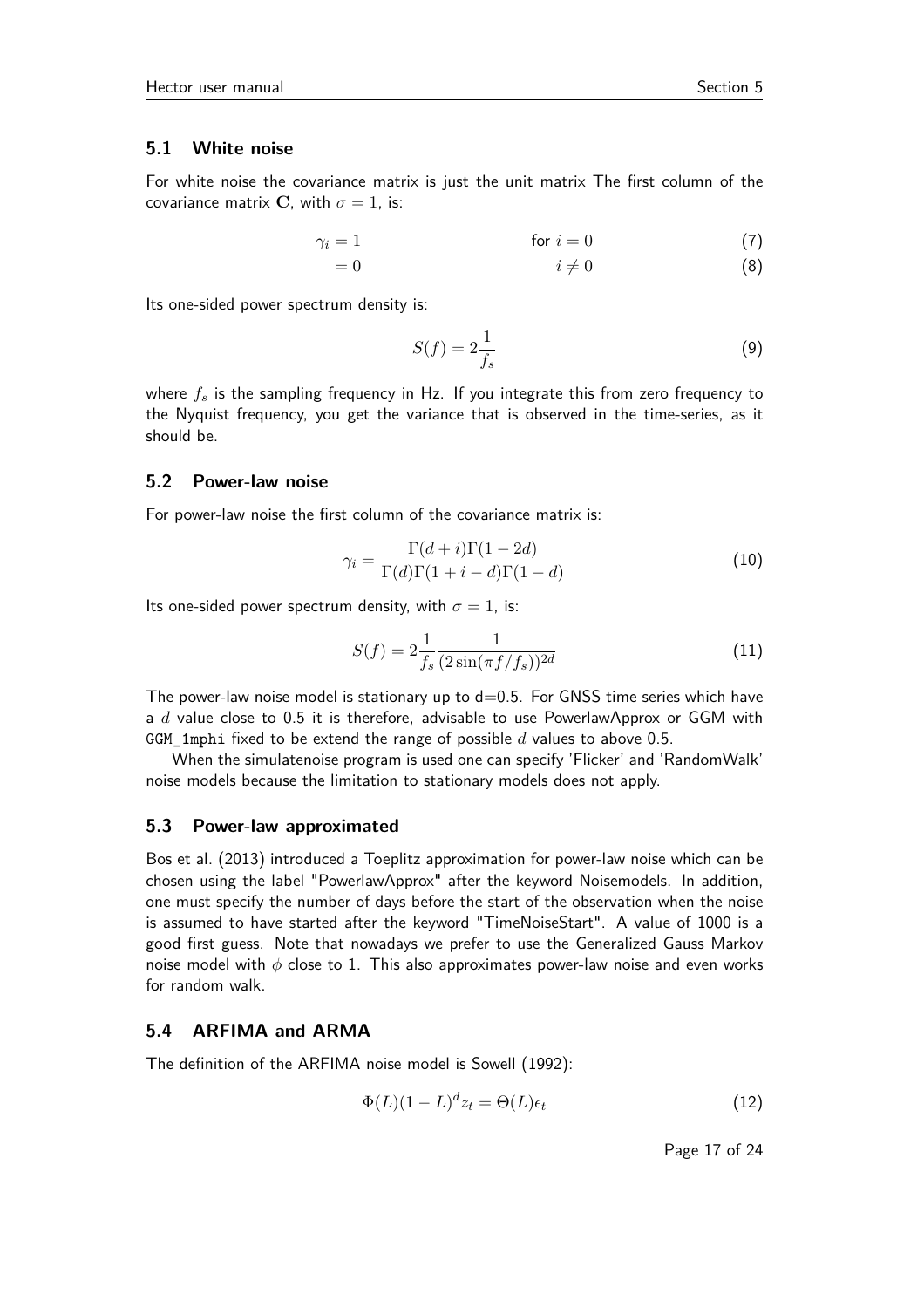$$
\Phi(L) = 1 - \phi_1 L - \phi_2 L^2 - \dots - \phi_p L^p \tag{13}
$$

$$
\Theta(L) = 1 + \theta_1 L + \theta_2 L^2 + \ldots + \theta_q L^q \tag{14}
$$

This definition is implemented in Hector but note that the definition of the signs before the *φ* coefficients in Φ are positive in Sowell (1992). To complicate matters further, the coefficients of Θ are negative in the formula's of Zinde-Wash (1988).

The value of the integers *p* and *q* are set by the keywords AR\_p and MA\_q respectively in estimatetrend.ctl. It is advised to use values for *p* smaller than 5 to ensure that the MLE procedure always start with coefficients values for  $\phi_1, \ldots, \phi_p$  of  $\Phi(L)$  that produce stationary noise. If *p* and *q* are zero, then one obtains again a pure power-law noise process. We have implemented the method of Doornik and Ooms (2003) to compute the first column of the covariance matrix. For the special case when  $d = 0$ , we use the equations of Zinde-Wash (1988) and can be selected by using the name 'ARMA' after the keyword Noisemodels. For sea level research the first order auto-regressive noise model is a popular choice: ARMA(1,0). For pure ARMA noise models faster Maximum Likelihood Methods exist, see for example Brockwell and Davis (2002), but Hector will give the same result.

#### **5.5 Generalized Gauss Markov noise model**

Langbein (2004) took the first order Gauss Markov noise model depending on the parameter *φ* and modified with an additional parameter, *d*, to create power-law noise with a slope of 2*d* in the power density spectrum which flattens to white noise at the very low and very high frequencies. The analytical expression for the autocovariance vector (with  $\sigma = 1$ ) for this noise model is:

$$
\gamma_i = \frac{\Gamma(d+i)(1-\phi)^i}{\Gamma(d)\Gamma(1+i)} {}_2F_1(d, d+i; 1+i; (1-\phi)^2)
$$
\n(15)

This noise model can be used using the name 'GGM' after the keyword Noisemodels in estimatetrend.ctl. Bos et al. (2014) provide some additional formula's.

The  $1 - \phi$  parameter can be held fixed a priori by adding to the control file:

GGM\_1mphi 6.881e-6

where 6.881e-6 is the value you want to give this parameter and is small enough to be a good representation for power-law noise for time series shorter than 25 years. It is close to the smallest value you can use.

#### **5.6 Flicker noise and Random Walk noise**

Flicker noise and Random walk noise are simply two types of power-law noise where the spectral index *d* has the fixed value of 0.5 and 1.0 respectively. However, as was noted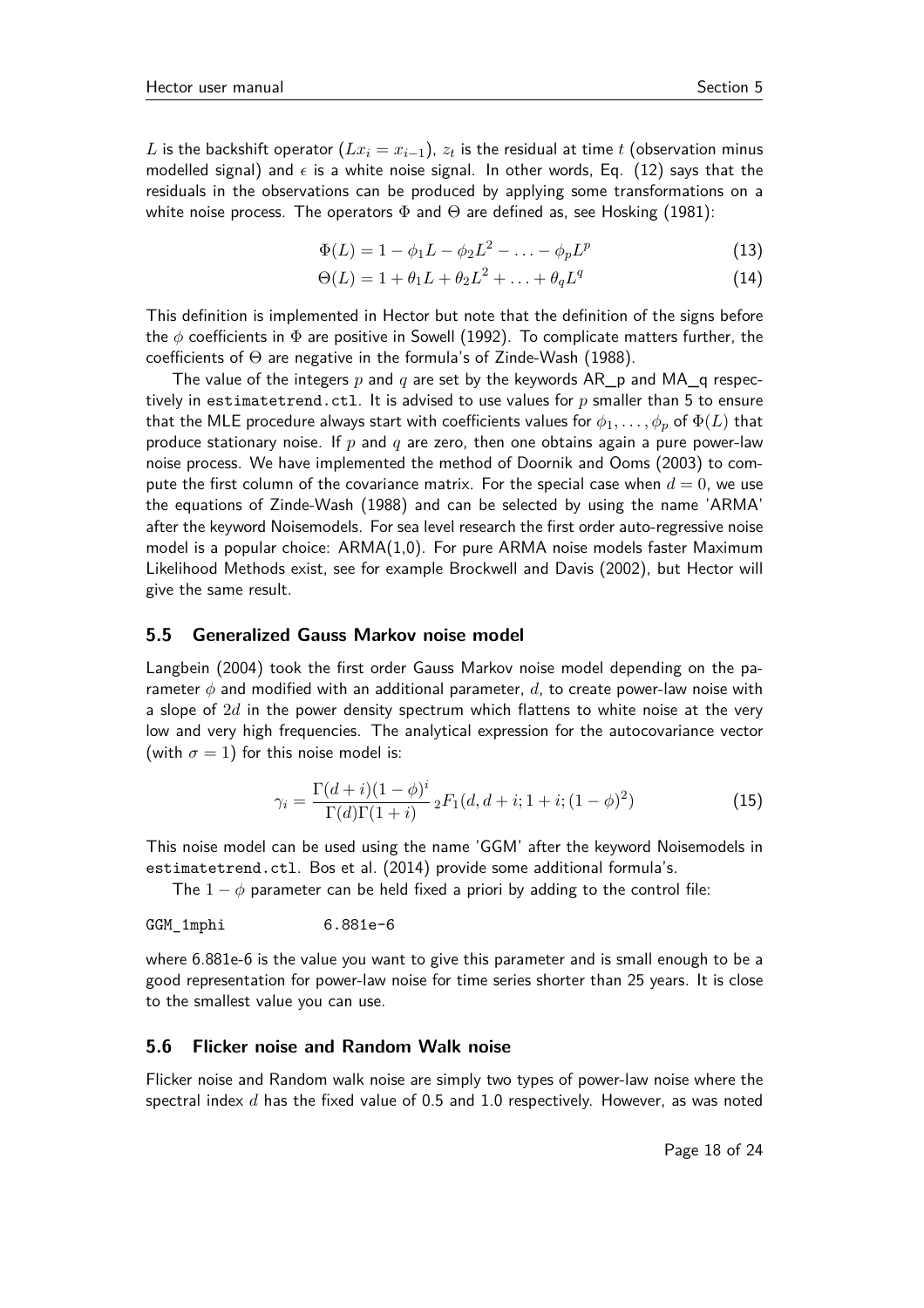in the introduction, Hector can only deal with stationary noise because that results in Toeplitz covariance matrices that allow fast inversion techniques. This can be achieved by using the Generalized Gauss Markov noise model with a small value for the 1 − *φ* parameter. Example:

| NoiseModels | FlickerGGM |
|-------------|------------|
| GGM_1mphi   | $6.881e-6$ |

## **6 Quick reference for the control files**

#### **6.1 removeoutliers.ctl**

This file is read by removeoutliers.

| Keyword            | Value(s)                                                                                                   |
|--------------------|------------------------------------------------------------------------------------------------------------|
| DataFile           | name of file with observations                                                                             |
| DataDirectory      | directory where file with observations is stored                                                           |
| <b>OffsetFile</b>  | name of file with offset information (optional)                                                            |
| OutputFile         | name of file with observations and estimated model in<br>.mom format                                       |
| component          | only required for the enu and neu format or when an<br>Offset File is being used. Select East, North or Up |
| interpolate        | yes no                                                                                                     |
| QuadraticTerm      | yes no (optional, default=no)                                                                              |
| seasonalsignal     | yes no                                                                                                     |
| halfseasonalsignal | yes no                                                                                                     |
| periodicsignals    | a sequence of numbers reprenting the period in days (op-<br>tional)                                        |
| estimateoffsets    | yes no                                                                                                     |
| <b>ScaleFactor</b> | a number to scale the observations (optional, default=1)                                                   |
| PhysicalUnit       | the physical unit of the observations                                                                      |
| IQ_factor          | the number used to scale the interquartile range                                                           |

#### **6.2 estimatetrend.ctl**

This file is read by estimatetrend and by modelspectrum although the latter only reads the keyword NoiseModels and, if necessary, the keywords AR\_p, MA\_q and TimeNoiseStart. The program modelspectrum creates a file called modelspectrum.out.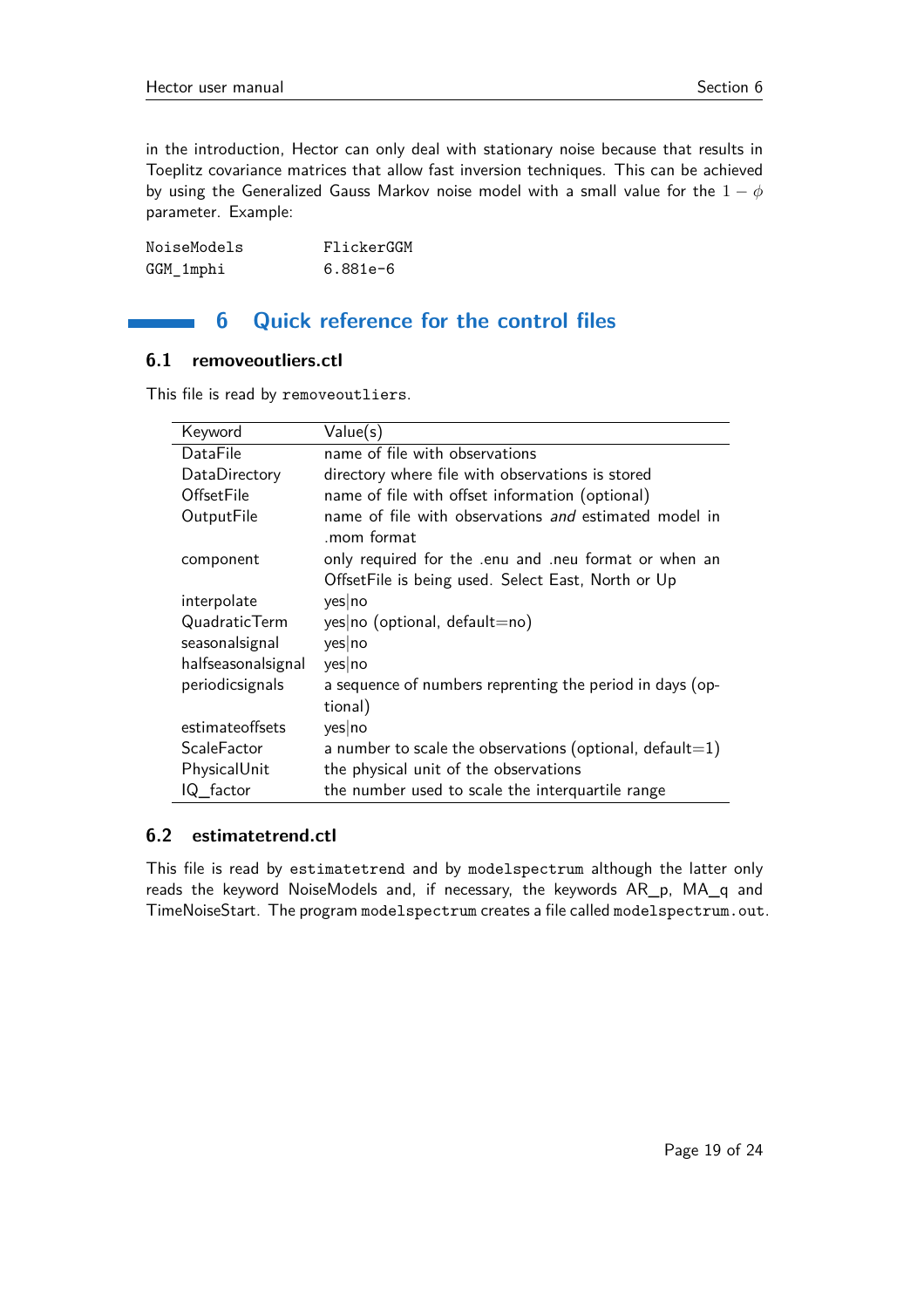| Keyword            | Value(s)                                                                                                                                                                                |
|--------------------|-----------------------------------------------------------------------------------------------------------------------------------------------------------------------------------------|
| DataFile           | name of file with observations                                                                                                                                                          |
| DataDirectory      | directory where file with observations is stored                                                                                                                                        |
| <b>OffsetFile</b>  | name of file with offset information (optional)                                                                                                                                         |
| OutputFile         | name of file with observations and estimated model in<br>mom format                                                                                                                     |
| component          | only required for the .enu and .neu format or when an<br>OffsetFile is being used. Select East, North or Up                                                                             |
| interpolate        | yes no                                                                                                                                                                                  |
| QuadraticTerm      | yes no (optional, default=no)                                                                                                                                                           |
| seasonalsignal     | yes no                                                                                                                                                                                  |
| halfseasonalsignal | yes no                                                                                                                                                                                  |
| periodicsignals    | a sequence of numbers, separated by spaced, represent-                                                                                                                                  |
|                    | ing the period of the periodic signals in days (optional)                                                                                                                               |
| estimateoffsets    | yes no                                                                                                                                                                                  |
| ScaleFactor        | a number to scale the observations (optional, default=1)                                                                                                                                |
| PhysicalUnit       | the physical unit of the observations                                                                                                                                                   |
| <b>NoiseModels</b> | chose any set from: White, FlickerGGM, Ran-<br>domWalkGGM, Powerlaw, PowerlawApprox, ARFIMA,<br>ARMA and GGM.                                                                           |
| LikelihoodMethod   | chose one from: AmmarGrag or FullCov (optional, de-<br>fault=Ammargrag if percentage of missing data is less<br>than 50% of the whole time-series. Otherwise FullCov<br>method is used. |
| $AR_p$             | number of AR coefficients (only for ARFIMA or ARMA)                                                                                                                                     |
| $MA_q$             | number of MA coefficients (only for ARFIMA or ARMA)                                                                                                                                     |
| TimeNoiseStart     | number of days before the start of the observations when                                                                                                                                |
|                    | it is assumed that the noise started (only for PowerlawAp-<br>prox)                                                                                                                     |

## **6.3 estimatespectrum.ctl**

This file is read by estimatespectrum which creates a file called estimatespectrum.out.

| Keyword        | Value(s)                                                 |
|----------------|----------------------------------------------------------|
| DataFile       | name of file with observations                           |
| DataDirectory  | directory where file with observations is stored         |
| interpolate    | yes no                                                   |
| ScaleFactor    | a number to scale the observations (optional, default=1) |
| WindowFunction | Parzen Hann (Parzen is default)                          |
| Fraction       | number between 0 and 1 (0.1 is default).                 |

#### **6.4 simulatenoise.ctl**

This file is read by simulatenoise.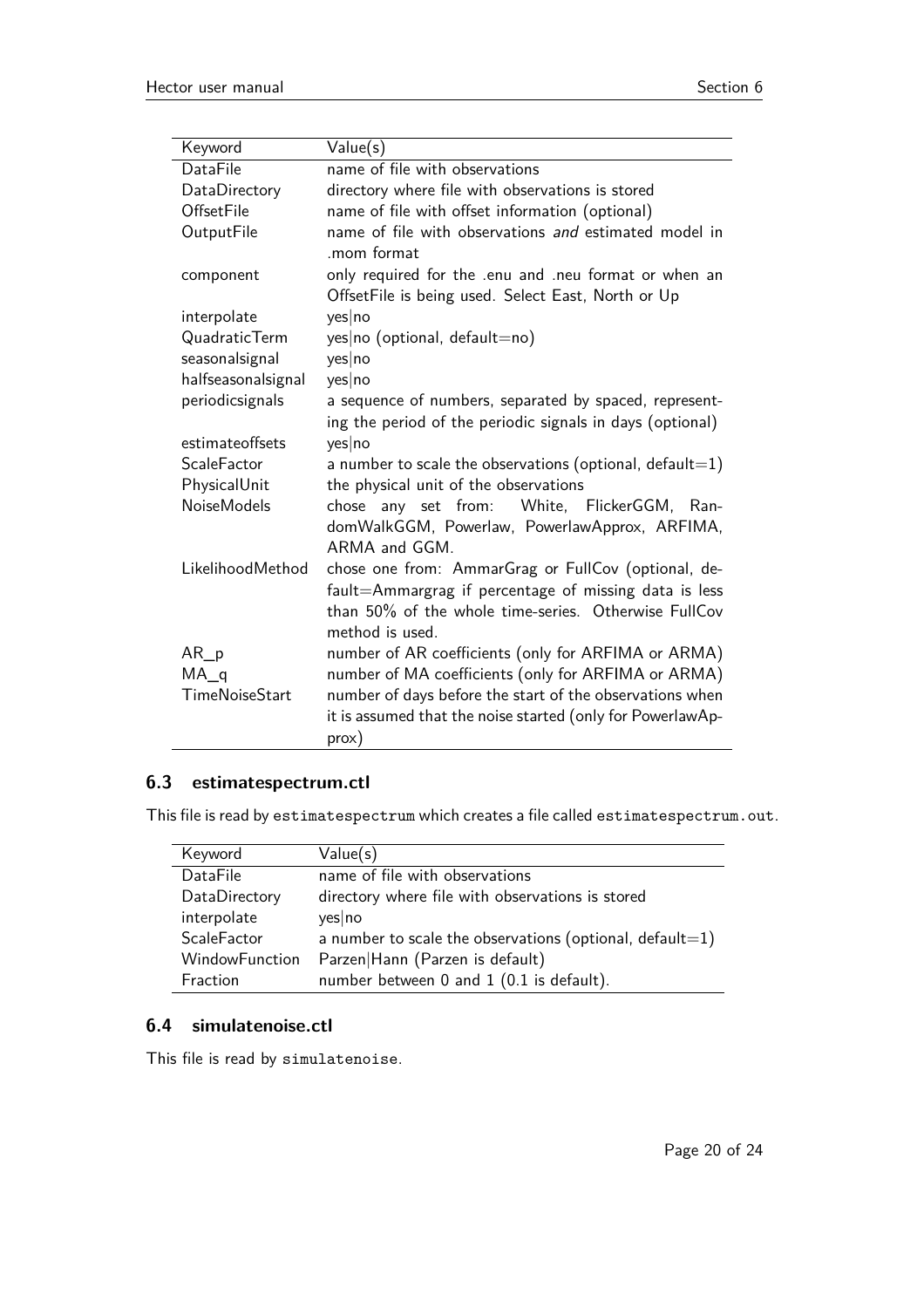| Keyword                    | Value(s)                                             |
|----------------------------|------------------------------------------------------|
| <b>SimulationDir</b>       | directory where created files will be stored         |
| SimulationLabel            | base name of the created files                       |
| <b>NumberOfSimulations</b> | number of simulations                                |
| NumberOfPoints             | length of each simulation                            |
| SamplingPeriod             | specifies the time step in days                      |
| TimeNoiseStart             | number of points that need to be included before 1st |
|                            | observation has been made.                           |
| <b>NoiseModels</b>         | chose any set from: White, Flicker, RandomWalk, Pow- |
|                            | erlaw, PowerlawApprox, ARFIMA, ARMA and GGM.         |

## **7 Advanced Features**

#### **7.1 Offsets**

The information about the time of an offset can also be provided in an another file instead of in the header of the file with the observations. In this case one must specify the keyword 'OffsetFile' and its name in the control file. One must also not forget to specify the component in the control file. Since most people prefer simple day-monthyear format, the format for the offsets in the external file is a bit different. Using the offset data shown before, we have:

| $20 - 7 - 1996$ | NaN     | $\Omega$ | 0             |
|-----------------|---------|----------|---------------|
| 8-9-1996        | NaN NaN |          | 0             |
| $2 - 12 - 1997$ | NaN     | $\Omega$ | O             |
| $9 - 8 - 1998$  | NaN     | 0        | $\mathcal{L}$ |

This external file with time of offsets can be used with removeoutliers and estimatetrend.

#### **8 License and Copyright**

Hector is Copyright © 2012-1016 Machiel Bos, Rui Fernandes and Luísa Bastos.

Hector is free software; you can redistribute it and/or modify it under the terms of the GNU General Public License as published by the Free Software Foundation; either version 2 of the License, or (at your option) any later version.

This program is distributed in the hope that it will be useful, but WITHOUT ANY WARRANTY; without even the implied warranty of MERCHANTABILITY or FITNESS FOR A PARTICULAR PURPOSE. See the GNU General Public License for more details.

You should have received a copy of the GNU General Public License along with this program; if not, write to the Free Software Foundation, Inc., 51 Franklin Street, Fifth Floor, Boston, MA 02110-1301 USA You can also find the GPL on the GNU web site.

#### **References**

Agnew, D. C. (1992). The time-domain behaviour of power-law noises. Geophys. Res. Letters, 19(4):333–336.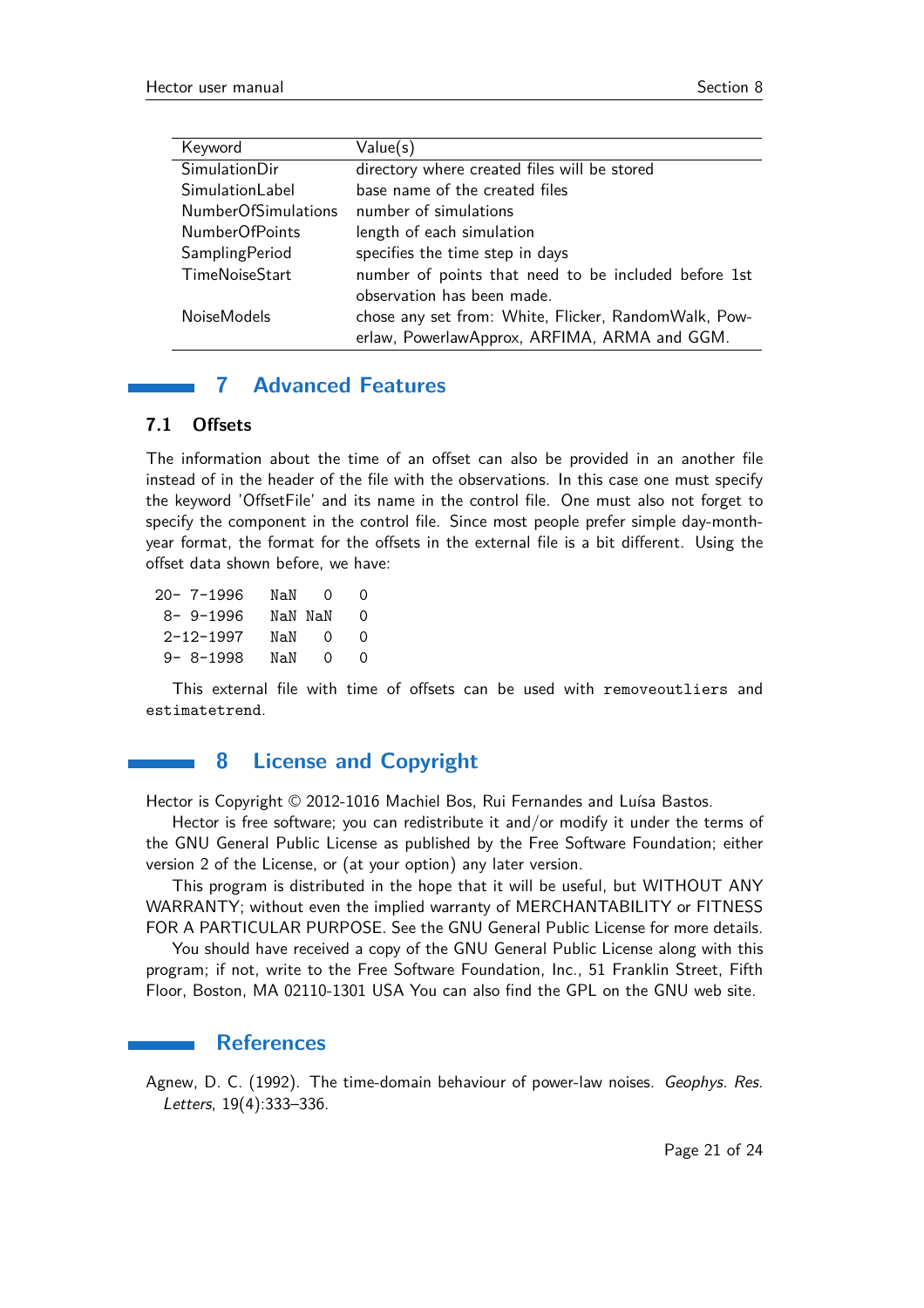- Beran, J. (1992). Statistical methods for data with long-range dependence. Statistical Science, 7(4):404–416.
- Bos, M. S., Fernandes, R. M. S., Williams, S. D. P., and Bastos, L. (2013). Fast Error Analysis of Continuous GNSS Observations with Missing Data. J. Geod., 87(4):351– 360.
- Bos, M. S., Williams, S. D. P., Araújo, I. B., and Bastos, L. (2014). The effect of temporal correlated noise on the sea level rate and acceleration uncertainty. Geophysical Journal International, 196:1423–1430.
- Brockwell, P. and Davis, R. A. (2002). Introduction to Time Series and Forecasting. Springer-Verlag, New York, second edition edition.
- Buttkus, B. (2000). Spectral Analysis and Filter Theory in Applied Geophysics. Springer-Verlag Berlin Heidelberg.
- Doornik, J. A. and Ooms, M. (2003). Computational Aspects of Maximum Likelihood Estimation of Autoregressive Fractionally Integrated Moving Average Models. Computational Statistics and Data Analysis, 42:333–348.
- Hosking, J. R. M. (1981). Fractional differencing. Biometrika, 68:165–176.
- Kasdin, N. J. (1995). Discrete simulation of colored noise and stochastic processes and  $1/f^{\alpha}$  power-law noise generation. *Proc. IEEE*, 83(5):802–827.
- Langbein, J. (2004). Noise in two-color electronic distance meter measurements revisited. J. Geophys. Res., 109(B04406).
- Langbein, J. and Bock, Y. (2004). High-rate real-time GPS network at Parkfield: Utility for detecting fault slip and seismic displacements. Geophys. Res. Letters, 31:15.
- Sowell, F. (1992). Maximum likelihood estimation of stationary univariate fractionally integrated time series models. J. Econom., 53:165–188.
- Williams, S. D. P. (2003). The effect of coloured noise on the uncertainties of rates from geodetic time series. J. Geod., 76(9-10):483–494.
- Williams, S. D. P. (2008). CATS : GPS coordinate time series analysis software. GPS Solutions, 12(2):147–153.
- Zinde-Wash, V. (1988). Some Exact Formulae for Autoregressive Moving Average Processes. Econometric Theory, 4(3):384–402.

## **A History of changes made in the various versions of Hector**

#### **A.1 Version 1.1**

1. The programs estimatetrend, removeoutliers, estimatespectrum and modelspectrum now accept the name of the control file on the command line. For example: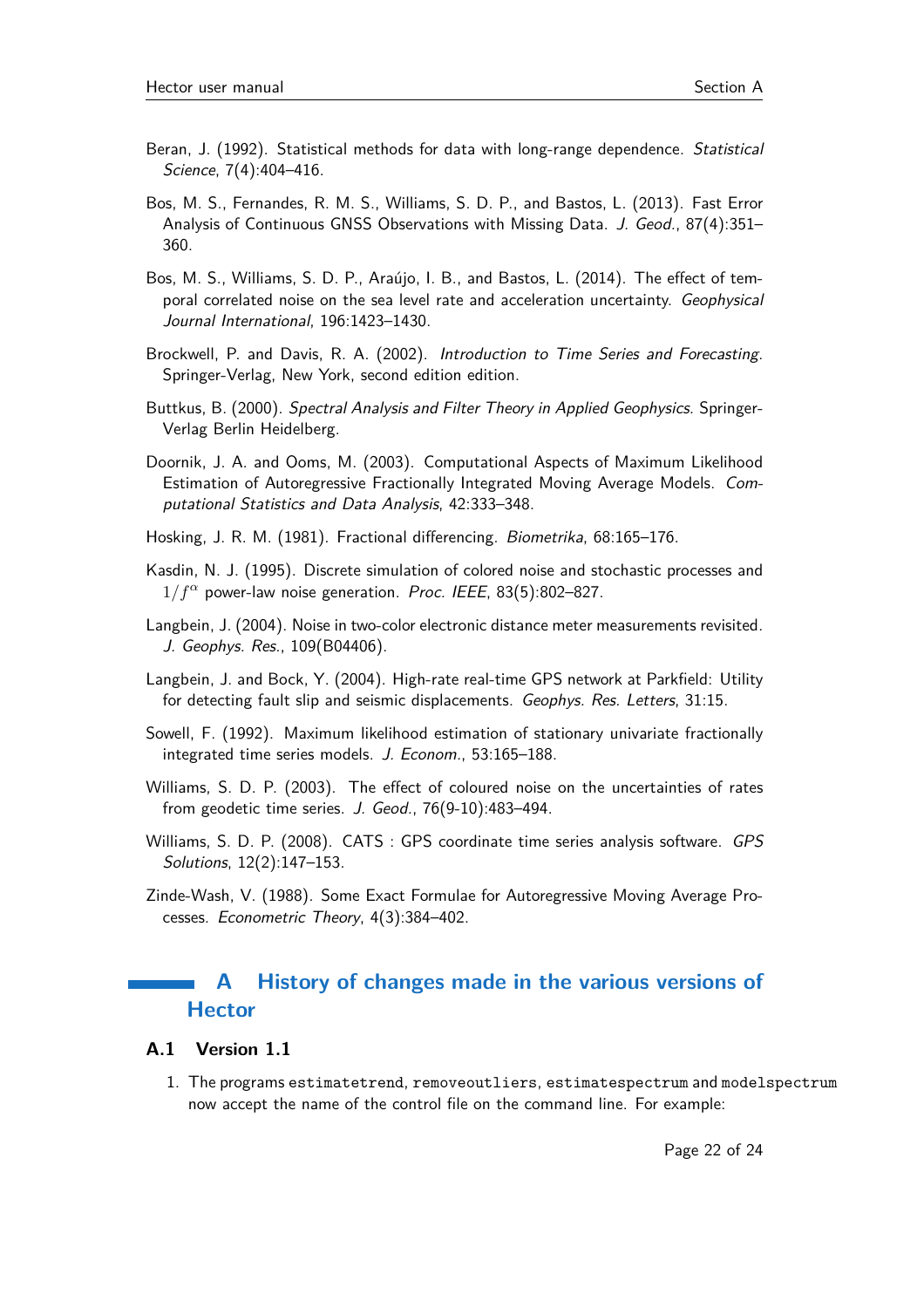estimatetrend mycontrol.ctl

- 2. The date of the nominal bias of the whole time-series can now be set in estimatetrend.ctl using the keyword 'ReferenceEpoch'. Furthermore, in the output this date is now shown in "day/month/year hour" format instead of Modified Julian Date. If this keyword is not provided, then the default behaviour is to define the ReferenceEpoch as the midpoint between the start and end time of the observations.
- 3. The ability to leave out a keyword also made it possible to define other default parameters. Now it is no longer necessary to provide the ScaleFactor keyword if this is not different from 1 and the LikelihoodMethod keyword is optinal. If it is missing, then the AmmarGrag method will be used when the amount of missing data is less than 50% of the whole time-series. Otherwise the FullCov method is used.
- 4. The ARFIMA model had two bugs, one due to a sign error and one due to accessing arrays outside their range, which have been resolved.
- 5. The keyword 'MinimizingMethod' has been removed because the Nelder-Mead Simplex method is the only method available.
- 6. The header information about the sampling period and the time of offsets can now be given in a separate file using the keyword 'OffsetFile'.
- 7. It is now also possible to estimate a quadratic polynomial by setting the keyword 'QuadraticTerm' to yes.
- 8. The program simulatenoise was added.
- 9. Implemented the dd-mm-year NaN NaN NaN offset format for external files.

#### **A.2 Version 1.2**

- 1. simulatenoise has now correct power.
- 2. The ARMA and ARFIMA noise model now also accept first-difference (removed from version 1.5 onwards).
- 3. All programs now except ridiculously long names.

### **A.3 Version 1.3**

- 1. Removed a bug which caused Hector to crash on some computers. The reason was that Nnumbers was not set to zero explicitly.
- 2. The parser of the control files had trouble when there was a space after the last label. For example "NoiseModels PowerlawApprox White " where there is a space behind the last word. This has now hopefully been corrected in Control.cpp